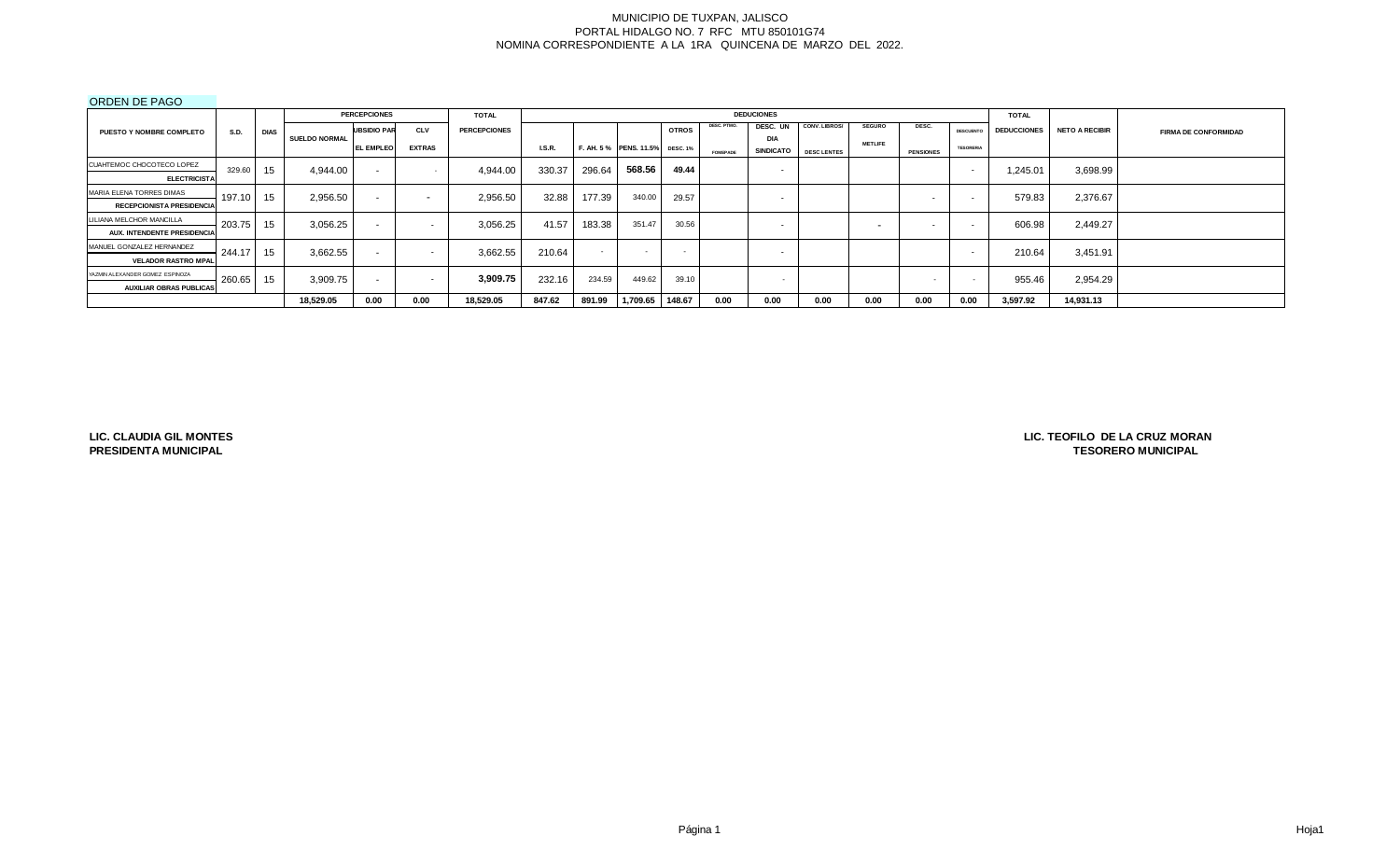## ORDEN DE PAGO

|                                                                |             |             |                      | <b>PERCEPCIONES</b> |                          | <b>TOTAL</b>        |                                         |        |                        |                          |             | <b>DEDUCIONES</b>        |                          |                          |                          |                          | <b>TOTAL</b>       |                       |                             |
|----------------------------------------------------------------|-------------|-------------|----------------------|---------------------|--------------------------|---------------------|-----------------------------------------|--------|------------------------|--------------------------|-------------|--------------------------|--------------------------|--------------------------|--------------------------|--------------------------|--------------------|-----------------------|-----------------------------|
| PUESTO Y NOMBRE COMPLETO                                       | <b>S.D.</b> | <b>DIAS</b> |                      | <b>UBSIDIO PAR</b>  | <b>CLV</b>               | <b>PERCEPCIONES</b> |                                         |        |                        | <b>OTROS</b>             | DESC. PTMO. | DESC. UN                 | CONV. LIBROS/            | <b>SEGURO</b>            | DESC.                    | <b>DESCUENTO</b>         | <b>DEDUCCIONES</b> | <b>NETO A RECIBIR</b> | <b>FIRMA DE CONFORMIDAD</b> |
|                                                                |             |             | <b>SUELDO NORMAL</b> | EL EMPLEO           | <b>EXTRAS</b>            |                     | <b>I.S.R.</b>                           |        | F. AH. 5 % PENS. 11.5% | <b>DESC. 1%</b>          |             | DIA<br><b>SINDICATO</b>  |                          | <b>METLIFE</b>           |                          | <b>TESORERIA</b>         |                    |                       |                             |
| MA DEL CARMEN DIMAS FABIAN                                     |             |             |                      |                     |                          |                     |                                         |        |                        |                          | FOMEPADE    |                          | <b>DESC LENTES</b>       |                          | <b>PENSIONES</b>         |                          |                    |                       |                             |
| AUX. DE PROMOCION ECONOMICA                                    | 231.98      | 15          | 3,479.70             | $\sim$              | $\sim$                   | 3,479.70            | 94.64                                   | 208.78 | 400.17                 | 34.80                    |             | $\sim$                   |                          | 323.70                   | 1,448.00                 | $\sim$                   | 2,510.08           | 969.62                |                             |
| RUBEN FABIAN ISABELES                                          |             |             |                      |                     |                          |                     |                                         |        |                        |                          |             |                          |                          |                          |                          |                          |                    |                       |                             |
| <b>JARDINERC</b>                                               | 164.98      | 15          | 2.474.70             | 16.16               | $\overline{\phantom{a}}$ | 2.490.86            |                                         | 148.48 | 284.59                 | 24.75                    | $\sim$      | $\overline{\phantom{a}}$ |                          |                          |                          | $\sim$                   | 457.82             | 2,033.04              |                             |
| JUAN PABLO MARTINEZ VAZQUEZ                                    |             |             |                      |                     |                          |                     |                                         |        |                        |                          |             |                          |                          |                          |                          |                          |                    |                       |                             |
| <b>AUX. PLANEACION</b>                                         | 227.44      | 15          | 3.411.60             | $\sim$              |                          | 3,411.60            | 88.72                                   |        |                        | 34.12                    | $\sim$      |                          |                          |                          |                          |                          | 122.84             | 3,288.76              |                             |
| JUAN HUMBERTO MUNGUIA DIAZ                                     | 457.14      | 15          | 6,857.10             |                     | $\overline{\phantom{a}}$ | 6,857.10            | 602.86                                  |        |                        |                          |             |                          |                          |                          |                          | $\sim$                   | 602.86             | 6,254.24              |                             |
| JEFE DPTO, PATRIMONIC                                          |             |             |                      | $\sim$              |                          |                     |                                         |        |                        |                          |             |                          |                          |                          |                          |                          |                    |                       |                             |
| JUAN VAZQUEZ PALOMINO                                          | 170.70      | 15          | 2,560.50             | 10.67               |                          | 2,571.17            |                                         | 153.63 | 294.46                 | 25.61                    |             | $\overline{\phantom{0}}$ |                          |                          |                          | $\overline{\phantom{a}}$ | 473.69             | 2,097.48              |                             |
| <b>ENC. EQUIPO DE BOMBEO</b>                                   |             |             |                      |                     |                          |                     |                                         |        |                        |                          |             |                          |                          |                          |                          |                          |                    |                       |                             |
| MARGARITA GARCIA VACA                                          | 655.97      | 15          | 9,839.55             | $\sim$              | $\sim$                   | 9,839.55            | 1,112.50                                |        |                        | $\overline{\phantom{a}}$ |             | $\sim$                   |                          |                          |                          | $\sim$                   | 1,112.50           | 8,727.05              |                             |
| <b>ASESOR DE PRESIDENCIA</b>                                   |             |             |                      |                     |                          |                     |                                         |        |                        |                          |             |                          |                          |                          |                          |                          |                    |                       |                             |
| JOSE LUIS CASILLA NUÑEZ                                        | 913.52      | 15          | 13,702.80            | $\sim$              | $\sim$                   | 13,702.80           | 1,779.33                                |        |                        |                          | $\sim$      |                          | $\overline{\phantom{a}}$ |                          |                          | $\sim$                   | 1,779.33           | 11,923.47             |                             |
| <b>DIR. SERV MUNICIPALES</b>                                   |             |             |                      |                     |                          |                     |                                         |        |                        |                          |             |                          |                          |                          |                          |                          |                    |                       |                             |
| VICTOR MORAN MEZA                                              | 164.61      | 15          | 2,469.15             | 16.52               | $\sim$                   | 2,485.67            | $\sim$                                  | 148.15 | 283.95                 | 24.69                    |             |                          |                          |                          |                          |                          | 456.79             | 2,028.88              |                             |
| <b>VELARDO AUDITORIO MPAL</b>                                  |             |             |                      |                     |                          |                     |                                         |        |                        |                          |             |                          |                          |                          |                          |                          |                    |                       |                             |
| LUCERO JAZMIN LLAMAS OCHOA                                     | 138.07      | 15          | 2,071.05             | 70.41               |                          | 2,141.46            |                                         |        |                        |                          |             |                          |                          |                          |                          | $\sim$                   |                    | 2,141.46              |                             |
| FONTANERO DELEGACION HIGUERA                                   |             |             |                      |                     |                          |                     |                                         |        |                        |                          |             |                          |                          |                          |                          |                          |                    |                       |                             |
| MA. DEL ROSARIO LOPEZ GARCIA<br>JEFE DEL DPTO, ADULTOS MAYORES | 457.14      | 15          | 6,857.10             | $\sim$              |                          | 6,857.10            | 602.86                                  |        |                        |                          | $\sim$      |                          |                          |                          |                          |                          | 602.86             | 6,254.24              |                             |
| VERONICA ALEJANDRA VELAZQUEZ CORTES                            |             |             |                      |                     |                          |                     |                                         |        |                        |                          |             |                          |                          |                          |                          |                          |                    |                       |                             |
| <b>AUX. PADRON Y LICENCIAS</b>                                 | 227.48      | 15          | 3,412.20             | $\sim$              | $\sim$                   | 3,412.20            | 88.77                                   | 204.73 | 392.40                 | 34.12                    |             | $\blacksquare$           |                          | $\overline{\phantom{a}}$ | $\overline{\phantom{a}}$ | $\sim$                   | 720.03             | 2,692.17              |                             |
| JUAN CARLOS CHAVEZ FLORES                                      |             |             |                      |                     |                          |                     |                                         |        |                        |                          |             |                          |                          |                          |                          |                          |                    |                       | $\star$                     |
| <b>AGUA POTABLE</b>                                            | 208.20      | 15          | 3,123.00             | $\sim$              | 1,353.30                 | 4,476.30            | 63.60                                   | 187.38 | 359.15                 | 31.23                    |             |                          |                          |                          |                          | $\sim$                   | 641.36             | 3,834.95              |                             |
|                                                                |             |             | 60,258.45            | 113.76              | 1,353.30                 | 61,725.51           | 4,433.28   1,051.16   2,014.71   209.31 |        |                        |                          | 0.00        | 0.00                     | 0.00                     | 323.70                   | 1,448.00                 | 0.00                     | 9,480.16           | 52,245.35             |                             |

**LIC. CLAUDIA GIL MONTES PRESIDENTA MUNICIPAL**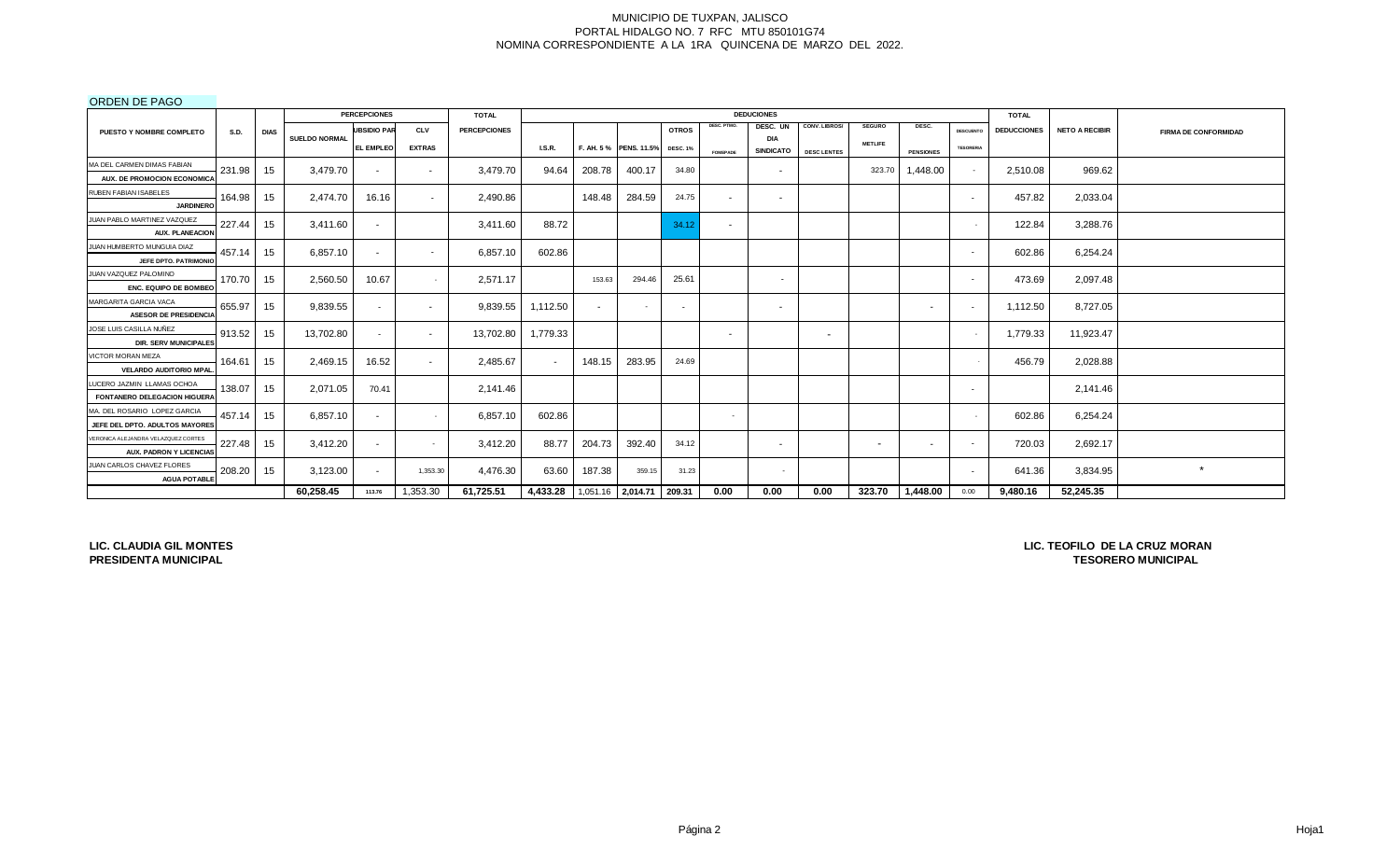## ORDEN DE PAGO

|                                                      |        |             |               | <b>PERCEPCIONES</b>      |               | <b>TOTAL</b>        |               |        |                       |                          |                 | <b>DEDUCIONES</b> |                    |                          |                  |                  | <b>TOTAL</b>             |                       |                             |
|------------------------------------------------------|--------|-------------|---------------|--------------------------|---------------|---------------------|---------------|--------|-----------------------|--------------------------|-----------------|-------------------|--------------------|--------------------------|------------------|------------------|--------------------------|-----------------------|-----------------------------|
| PUESTO Y NOMBRE COMPLETO                             | S.D.   | <b>DIAS</b> |               | <b>UBSIDIO PAR</b>       | <b>CLV</b>    | <b>PERCEPCIONES</b> |               |        |                       | <b>OTROS</b>             | DESC. PTMO.     | DESC. UN          | CONV. LIBROS/      | <b>SEGURO</b>            | DESC.            | <b>DESCUENTO</b> | <b>DEDUCCIONES</b>       | <b>NETO A RECIBIR</b> | <b>FIRMA DE CONFORMIDAD</b> |
|                                                      |        |             | SUELDO NORMAL | <b>EL EMPLEO</b>         | <b>EXTRAS</b> |                     | <b>I.S.R.</b> |        | F. AH. 5% PENS. 11.5% | <b>CUOTA SIND</b>        |                 | DIA               |                    | <b>METLIFE</b>           |                  | <b>TESORERIA</b> |                          |                       |                             |
|                                                      |        |             |               |                          |               |                     |               |        |                       | $1\%$                    | <b>FOMEPADE</b> | SINDICATO         | <b>DESC LENTES</b> |                          | <b>PENSIONES</b> |                  |                          |                       |                             |
| MARIA GARCIA ALVAREZ<br><b>AUX. INTENDENCIA</b>      | 154.50 | 15          | 2,317.50      | 40.71                    | 232.00        | 2,590.21            |               |        |                       |                          |                 |                   |                    |                          |                  | $\sim$           |                          | 2,590.21              | $***$                       |
|                                                      |        |             |               |                          |               |                     |               |        |                       |                          |                 |                   |                    |                          |                  |                  |                          |                       |                             |
| MARIA DEL CARMEN RAMIREZ VELASCO                     | 116.78 | 15          | 1,751.70      | 90.85                    |               | 1,842.55            |               | 105.10 | 201.45                | 17.52                    |                 | $\sim$            |                    | $\overline{\phantom{a}}$ |                  | $\sim$           | 324.06                   | 1,518.49              |                             |
| <b>MECANOGRAFA BUEN PAIS</b>                         |        |             |               |                          |               |                     |               |        |                       |                          |                 |                   |                    |                          |                  |                  |                          |                       |                             |
| SALVADOR MURGUIA CHAVEZ<br><b>PARQUES Y JARDINES</b> | 164.93 | 15          | 2,473.95      | 16.21                    |               | 2,490.16            |               |        |                       |                          |                 |                   |                    |                          |                  | $\sim$           |                          | 2,490.16              |                             |
|                                                      |        |             |               |                          |               |                     |               |        |                       |                          |                 |                   |                    |                          |                  |                  |                          |                       |                             |
| CARLOS ENRIQUE SILVA CASTILLO                        | 231.72 | 15          | 3,475.80      | $\sim$                   |               | 3,475.80            | 94.30         |        |                       | $\overline{\phantom{a}}$ | $\sim$          | $\sim$            |                    |                          |                  | $\sim$           | 94.30                    | 3,381.50              |                             |
| <b>MECANICO</b>                                      |        |             |               |                          |               |                     |               |        |                       |                          |                 |                   |                    |                          |                  |                  |                          |                       |                             |
| NANCY ESTHER MARTINEZ MARTINEZ<br><b>SECRETARIA</b>  | 234.33 | 15          | 3,514.95      | $\sim$                   | $\sim$        | 3,514.95            | 111.89        |        |                       | 34.13                    |                 |                   |                    |                          |                  | $\sim$           | 146.02                   | 3,368.93              |                             |
| ABRAHAM HUMBERTO VAZQUEZ VALENCIA                    |        |             |               |                          |               |                     |               |        |                       |                          |                 |                   |                    |                          |                  |                  |                          |                       | $\star$                     |
| <b>CHOFER</b>                                        | 216.85 |             | . .           | $\overline{\phantom{a}}$ | $\sim$        | $\sim$              | $\sim$        |        |                       |                          |                 |                   |                    |                          |                  | $\sim$           | $\sim$                   | $\sim$                |                             |
| DAVID ALEJANDRO GIL MUNGUIA                          |        |             |               | 44.59                    |               |                     |               |        |                       |                          |                 |                   |                    |                          |                  |                  |                          |                       |                             |
| AUXILIAR IMAJ                                        | 150.46 | 15          | 2,256.90      |                          |               | 2,301.49            | $\sim$        |        |                       |                          |                 |                   |                    |                          |                  | $\sim$           |                          | 2,301.49              |                             |
| SERGIO SALDAÑA GOMEZ                                 | 130.34 | 15          | 1,955.10      | 77.83                    | $\sim$        | 2,032.93            |               |        |                       |                          |                 |                   |                    |                          |                  | $\sim$           | $\overline{\phantom{a}}$ | 2,032.93              |                             |
| <b>JARDINERO</b>                                     |        |             |               |                          |               |                     | $\sim$        |        |                       |                          |                 |                   |                    |                          |                  |                  |                          |                       |                             |
| JOSE FIDENCIO DEL TORO BARAJAS                       | 457.14 | 15          | 6,857.10      |                          | $\sim$        | 6,857.10            |               |        |                       |                          |                 |                   |                    |                          |                  | $\sim$           | 602.86                   | 6,254.24              |                             |
| JEFE SALUD Y BIENESTAR FAM                           |        |             |               |                          |               |                     | 602.86        |        |                       |                          |                 |                   |                    |                          |                  |                  |                          |                       |                             |
|                                                      |        |             | 24,603.00     | 270.19                   | 232.00        | 25,105.19           | 809.05        | 105.10 | 201.45                | 51.65                    | 0.00            | 0.00              |                    |                          | 0.00             | 0.00             | 1,167.24                 | 23,937.95             |                             |

**LIC. CLAUDIA GIL MONTES PRESIDENTA MUNICIPAL**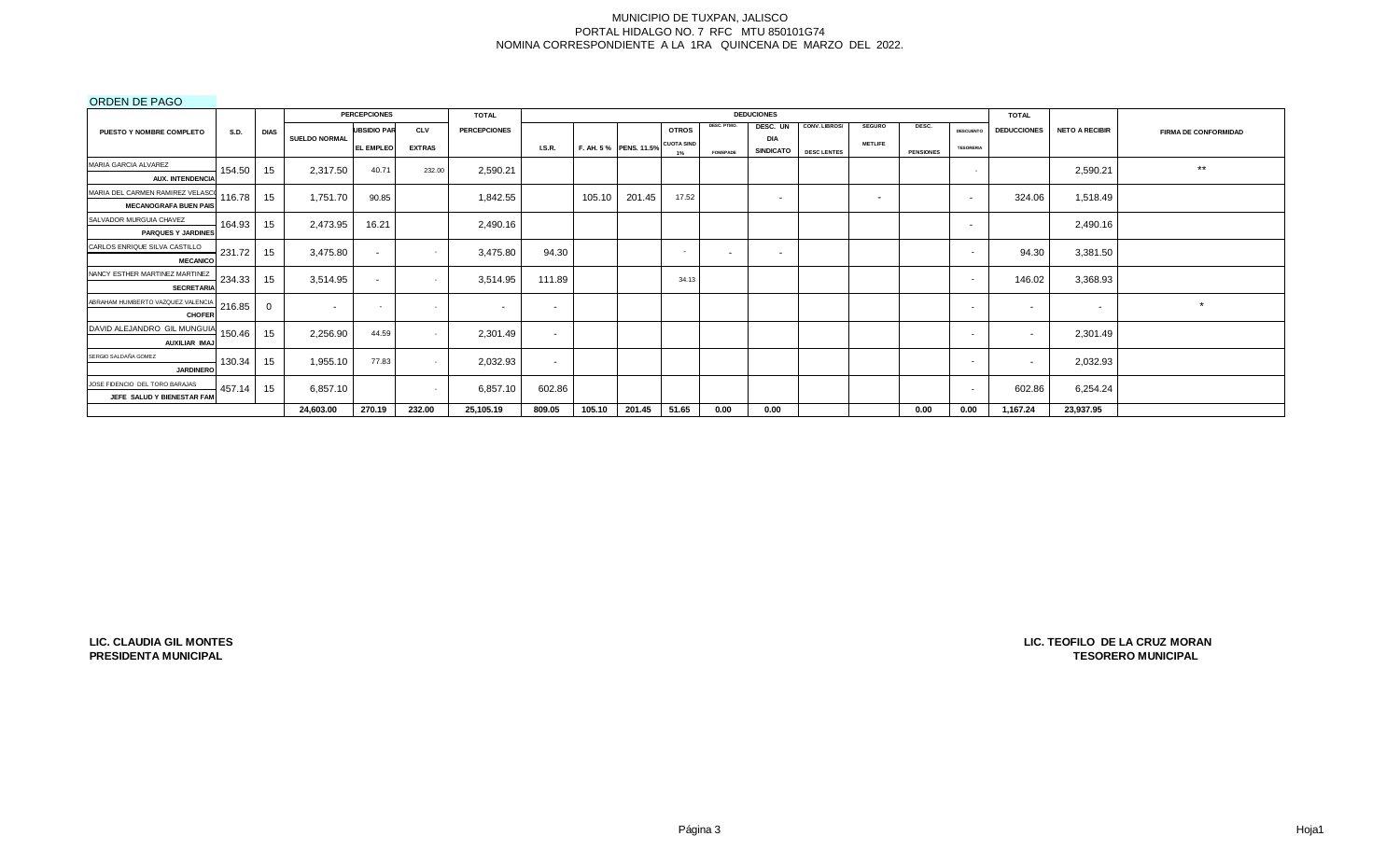ORDEN DE PAGO

| __ _ _ _ _ .                                                          |             |                      | <b>PERCEPCIONES</b> |               | <b>TOTAL</b>        |               |          |                       |                   |                 | <b>DEDUCIONES</b>       |                          |                          |                  |                          | <b>TOTAL</b>       |                       |                             |
|-----------------------------------------------------------------------|-------------|----------------------|---------------------|---------------|---------------------|---------------|----------|-----------------------|-------------------|-----------------|-------------------------|--------------------------|--------------------------|------------------|--------------------------|--------------------|-----------------------|-----------------------------|
| <b>S.D.</b><br><b>PUESTO Y NOMBRE COMPLETO</b>                        | <b>DIAS</b> |                      | <b>UBSIDIO PAR</b>  | <b>CLV</b>    | <b>PERCEPCIONES</b> |               |          |                       | <b>OTROS</b>      | DESC. PTMO.     | DESC. UN                | CONV. LIBROS/            | <b>SEGURO</b>            | DESC.            | <b>DESCUENTO</b>         | <b>DEDUCCIONES</b> | <b>NETO A RECIBIR</b> | <b>FIRMA DE CONFORMIDAD</b> |
|                                                                       |             | <b>SUELDO NORMAL</b> | <b>EL EMPLEO</b>    | <b>EXTRAS</b> |                     | <b>I.S.R.</b> |          | F. AH. 5% PENS. 11.5% | <b>CUOTA SIND</b> | <b>FOMEPADE</b> | DIA<br><b>SINDICATO</b> | <b>DESC LENTES</b>       | <b>METLIFE</b>           | <b>PENSIONES</b> | <b>TESORERIA</b>         |                    |                       |                             |
| JORGE ENRIQUE GARCIA PALACIOS                                         |             |                      |                     |               |                     |               |          |                       | $1\%$             |                 |                         |                          |                          |                  |                          |                    |                       |                             |
| 457.14<br>SUB-DIRECTOR OBRAS PUBLICAS                                 | 15          | 6,857.10             |                     |               | 6,857.10            | 602.86        | $\sim$   |                       |                   |                 |                         | $\overline{\phantom{a}}$ |                          |                  | $\sim$                   | 602.86             | 6,254.24              |                             |
| ERNESTO CHAVEZ VAZQUEZ<br>123.60<br><b>JARDINERO</b>                  | 15          | 1,854.00             | 81.43               | $\sim$        | 1,935.43            |               |          |                       |                   |                 |                         |                          |                          |                  | $\sim$                   |                    | 1,935.43              |                             |
| MUNGUIA ROLON GLENDA<br>169.42<br><b>INTENDENTE</b>                   | 15          | 2.541.30             | 11.90               | $\sim$        | 2,553.20            |               | 152.48   | 292.25                | 25.41             |                 | $\sim$                  |                          | 150.02                   | $\sim$           | $\sim$                   | 620.16             | 1,933.04              |                             |
| MALLELY GISSELL GONZALEZ DE LA M<br>390.15<br><b>MEDICO MUNICIPAL</b> | 15          | 5,852.25             | $\sim$              | 5,398.64      | 11,250.89           | 453.61        |          |                       |                   |                 |                         |                          |                          |                  | $\sim$                   | 453.61             | 10,797.28             | $***$                       |
| CEBALLOS NUÑEZ MAYRA GRISELDA<br>329.61<br><b>SECRETARIA</b>          | 15          | 4,944.15             | $\sim$              |               | 4,944.15            | 330.39        | 296.65   | 568.58                | 49.44             |                 | $\sim$                  |                          |                          |                  | $\overline{\phantom{0}}$ | 1,245.06           | 3,699.09              |                             |
| FRANCISCO JAVIER SANCHEZ GOMEZ<br>434.42<br><b>CULTURA</b>            | 15          | 6,516.30             | $\sim$              | $\sim$        | 6,516.30            | 547.00        | 390.98   | 749.37                | 65.16             | $\sim$          | $\sim$                  |                          |                          | 891.00           | $\sim$                   | 2,643.52           | 3,872.78              |                             |
| IVAN GUERRERO ALCARAZ<br>260.65<br>AUX. DE ALUMBRADO PUBLICO          | 15          | 3,909.75             | $\sim$              | $\sim$        | 3,909.75            | 232.16        |          |                       |                   |                 |                         |                          |                          |                  | $\sim$                   | 232.16             | 3,677.59              |                             |
| BEATRIZ ADRIANA SILVA FLORES<br>139.03<br>SECRETARIA PARQUE VEHICULAR | 15          | 2,085.45             | 69.49               |               | 2,154.94            | $\sim$        |          |                       |                   |                 |                         |                          |                          |                  | $\sim$                   | $\sim$             | 2,154.94              |                             |
| OSCAR CORONA MACIAS<br>457.14<br>JEFE DE MAQUINARIA                   | 15          | 6,857.10             | $\sim$              |               | 6,857.10            | 602.86        |          |                       |                   |                 | $\sim$                  |                          |                          |                  |                          | 602.86             | 6,254.24              |                             |
| RUTH CONCEPCION CAMPOS SILVA<br>164.49<br><b>AUXILIAR INTENDENTE</b>  | 15          | 2,467.35             | 16.63               | $\sim$        | 2,483.98            |               | 148.04   | 283.75                | 24.67             |                 | $\sim$                  |                          |                          | 740.00           | $\sim$                   | 1,196.46           | 1,287.52              |                             |
| MARTIN RIOS JIMENEZ<br>182.45<br>AUXILIAR DE ALCANTARILLADO           | 15          | 2,736.75             | $\sim$              | $\sim$        | 2,736.75            | 13.76         | 164.21   | 314.73                | 27.37             |                 | $\sim$                  |                          |                          | $\sim$           | $\sim$                   | 520.06             | 2,216.69              |                             |
| ANAEL MUNGUIA CHAVEZ<br>252.58<br><b>AUX, DE SISTEMAS</b>             | 15          | 3,788.70             | $\sim$              |               | 3,788.70            | 221.62        | 227.32   | 435.70                | 37.89             |                 |                         |                          | $\overline{\phantom{a}}$ |                  | $\overline{\phantom{a}}$ | 922.53             | 2,866.17              | $^{\star\star}$             |
| DIAZ MENDOZA DIONICIO ALBERTO<br>235.65<br><b>AUX. COM. SOCIAL</b>    | 15          | 3,534.75             | $\sim$              | 3,225.00      | 6,759.75            | 113.62        | 212.09   | 406.50                | 35.35             | $\sim$          |                         |                          | $\overline{\phantom{a}}$ | 866.00           | $\sim$                   | 1,633.55           | 5,126.20              |                             |
| IVON RUIZ MALDONADO<br>257.97<br><b>CAJERA</b>                        | 15          | 3,869.55             | $\sim$              | $\sim$        | 3,869.55            | 228.66        |          |                       |                   |                 |                         |                          |                          |                  | $\sim$                   | 228.66             | 3,640.89              |                             |
| <b>TOTAL</b>                                                          |             | 57,814.50            | 179.45              | 8,623.64      | 66,617.59           | 3,346.54      | 1,591.76 | 3,050.87              | 265.29            | $\sim$          | $\sim$                  | $\sim$                   | 150.02                   | 2,497.00         | $\sim$                   | 10,901.48          | 55,716.11             |                             |

**LIC. CLAUDIA GIL MONTES PRESIDENTA MUNICIPAL**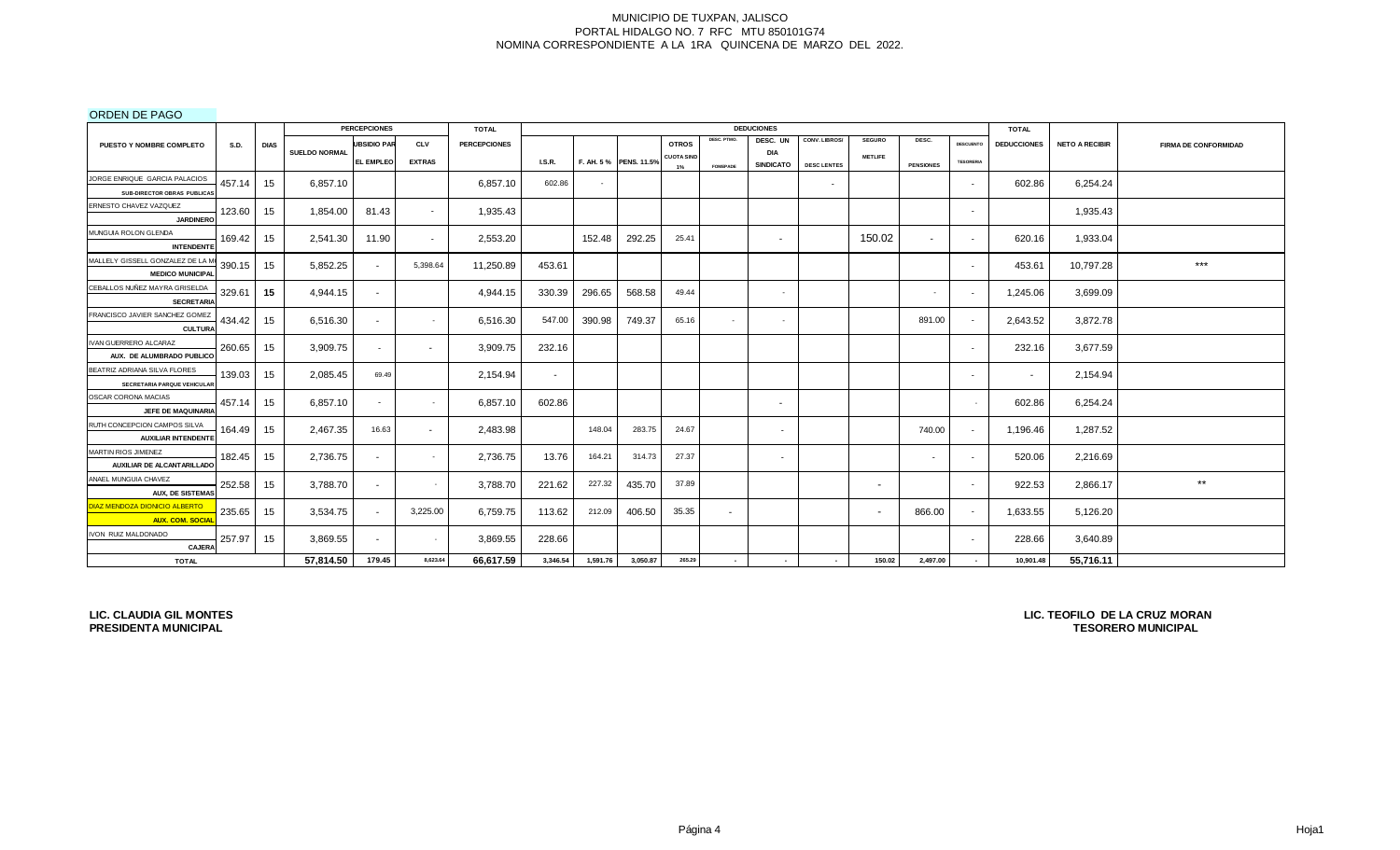ORDEN DE PAGO

|                                                                          |             |             |                      | <b>PERCEPCIONES</b>      |               | <b>TOTAL</b>             |                          |          |                       |                            |                 | <b>DEDUCIONES</b>        |                    |                          |                  |                          | <b>TOTAL</b>       |                       |                             |
|--------------------------------------------------------------------------|-------------|-------------|----------------------|--------------------------|---------------|--------------------------|--------------------------|----------|-----------------------|----------------------------|-----------------|--------------------------|--------------------|--------------------------|------------------|--------------------------|--------------------|-----------------------|-----------------------------|
| PUESTO Y NOMBRE COMPLETO                                                 | <b>S.D.</b> | <b>DIAS</b> |                      | <b>UBSIDIO PAR</b>       | <b>CLV</b>    | <b>PERCEPCIONES</b>      |                          |          |                       | <b>OTROS</b>               | DESC. PTMO.     | DESC. UN DIA             | CONV. LIBROS/      | <b>SEGURO</b>            | DESC.            | <b>DESCUENTO</b>         | <b>DEDUCCIONES</b> | <b>NETO A RECIBIR</b> | <b>FIRMA DE CONFORMIDAD</b> |
|                                                                          |             |             | <b>SUELDO NORMAL</b> | <b>EL EMPLEO</b>         | <b>EXTRAS</b> |                          | <b>I.S.R.</b>            |          | F. AH. 5% PENS. 11.5% | <b>CUOTA SIND</b><br>$1\%$ | <b>FOMEPADE</b> | <b>SINDICATO</b>         | <b>DESC LENTES</b> | <b>METLIFE</b>           | <b>PENSIONES</b> | <b>TESORERIA</b>         |                    |                       |                             |
| ISRAEL MARTINEZ SOLANO<br>JEFE DE EDUCACION                              | 457.14      | 15          | 6.857.10             | $\sim$                   |               | 6,857.10                 | 602.86                   |          |                       |                            |                 |                          |                    |                          |                  | $\overline{\phantom{a}}$ | 602.86             | 6,254.24              |                             |
| EVERARDO GONZALEZ FLORES<br><b>CHOFER</b>                                | 341.99      | 15          | 5,129.85             | $\sim$                   | 854.98        | 5,984.83                 | 354.15                   | 307.79   | 589.93                | 51.30                      |                 | $\overline{\phantom{a}}$ |                    | $\overline{\phantom{a}}$ | 455.54           |                          | 1,758.71           | 4,226.11              | ***                         |
| SAMUEL GUZMAN FLORES<br>AUX, ENC. EQ. BOMBEO SN JUAN ESPANATICA          | 194.65      | 15          | 2,919.75             | $\sim$                   | $\sim$        | 2,919.75                 | 29.68                    |          |                       |                            |                 |                          |                    |                          |                  |                          | 29.68              | 2,890.07              |                             |
| MARIA JUDITH VARGAS MARTINEZ<br><b>NTENDENTE J. DE NIÑOS JEAN PIAGET</b> | 81.40       | 15          | 1,221.00             | 136.84                   |               | 1,357.84                 | $\blacksquare$           |          |                       |                            |                 |                          |                    |                          |                  |                          |                    | 1,357.84              |                             |
| <b>GRACIELA PADILLA LARIOS</b><br>AUX, INTENDENTE SAN JUAN ESPANATICA    | 64.90       | 0           | $\sim$               | $\overline{\phantom{0}}$ |               | $\overline{\phantom{a}}$ | $\overline{\phantom{a}}$ |          |                       |                            |                 |                          |                    |                          |                  |                          |                    | $\sim$                |                             |
| LUZ ROXANA BAUTISTA MARTINEZ<br><b>OFICIALIA MAYOR</b>                   | 260.65      | 15          | 3,909.75             | $\sim$                   | $\sim$        | 3,909.75                 | 232.16                   | 234.59   | 449.62                | 39.10                      |                 | $\sim$                   |                    |                          | 1,898.00         |                          | 2,853.46           | 1,056.29              |                             |
| JOSE DE JESUS MELCHOR CISNEROS<br><b>JARDINERO</b>                       | 228.80      | 15          | 3,432.00             | $\sim$                   | $\sim$        | 3,432.00                 | 90.49                    | 205.92   | 394.68                | 34.32                      |                 | $\overline{\phantom{a}}$ |                    |                          | 538.01           |                          | 1,263.42           | 2,168.58              | $\star$                     |
| MAYRA MARITZA AYALA ARCEO<br>JEFE PARTICIPACION CIUDADANA                | 457.14      | 15          | 6,857.10             | $\sim$                   |               | 6,857.10                 | 602.86                   |          |                       |                            |                 |                          | $\sim$             |                          |                  |                          | 602.86             | 6,254.24              |                             |
| BARAJAS MONTAÑO ALEJANDRO<br>AUX. SECRETARIO GENERAL                     | 482.38      | 15          | 7,235.70             | $\sim$                   | $\sim$        | 7,235.70                 | 667.55                   | 434.14   | 832.11                | 72.36                      |                 | $\sim$                   |                    |                          | 1,209.94         |                          | 3,216.09           | 4,019.61              |                             |
| MARIA DE LOURDES ISABELES OSORI<br><b>JEFE EGRESOS</b>                   | 457.14      | 15          | 6,857.10             | $\sim$                   | $\sim$        | 6,857.10                 | 602.86                   |          |                       |                            |                 | $\overline{\phantom{a}}$ |                    |                          |                  |                          | 602.86             | 6,254.24              |                             |
| MATEO GARCIA VAZQUEZ<br><b>AUX. INTENDENTE</b>                           | 116.71      | 15          | 1,750.65             | 90.92                    | $\sim$        | 1.841.57                 | $\sim$                   |          |                       | 17.51                      |                 |                          |                    |                          |                  |                          | 17.51              | 1,824.06              |                             |
| ROSA ELENA GONZALEZ GARCIA<br>AUX. INTENDENTE MERCADO MPAL               | 170.32      | 15          | 2,554.80             | 11.04                    | $\sim$        | 2,565.84                 |                          | 153.29   | 293.80                | 25.55                      | $\sim$          |                          |                    | $\sim$                   | 1,095.00         |                          | 1,567.64           | 998.20                |                             |
| FELIPE TORRES FLORES<br><b>CHOFER DE LA PIPA</b>                         | 234.58      | 15          | 3,518.70             | $\sim$                   | $\sim$        | 3,518.70                 | 112.22                   | 211.12   | 404.65                | 35.19                      |                 | $\sim$                   |                    |                          | 1,509.00         |                          | 2,272.18           | 1,246.52              | **                          |
| <b>TOTAL</b>                                                             |             |             | 52,243.50            | 238.80                   | 854.98        | 53.337.28                | 3,294.83                 | 1,546.85 | 2,964.79              | 275.31                     |                 |                          |                    |                          | 6,705.49         |                          | 14,787.27          | 38.550.00             |                             |

**LIC. CLAUDIA GIL MONTES PRESIDENTA MUNICIPAL**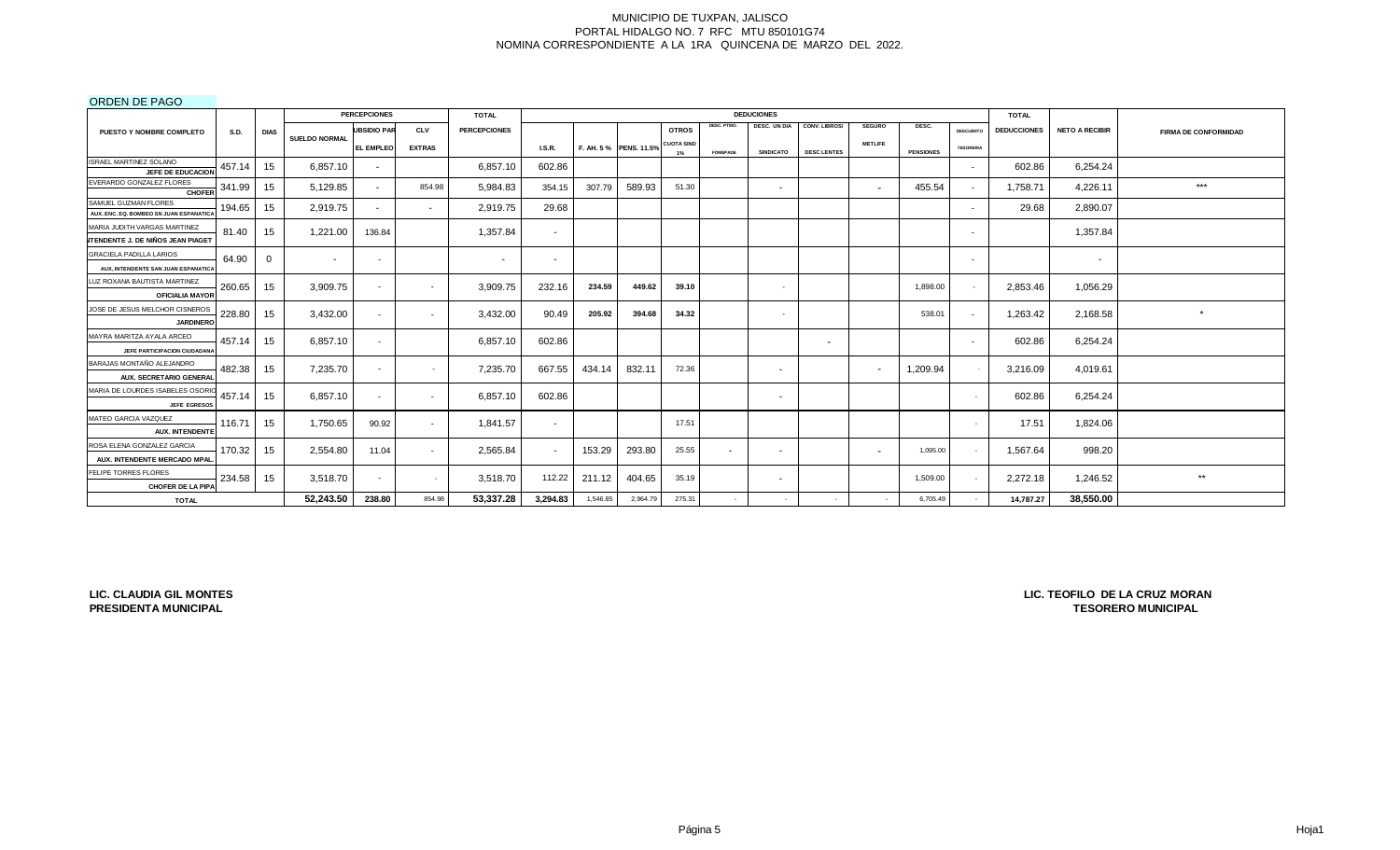## ORDEN DE PAGO

|                                                       |        |              |                      | <b>PERCEPCIONES</b> |               | <b>TOTAL</b>        |          |           |                    |                 |                          | <b>DEDUCIONES</b>        |                    |                          |                  |                          | <b>TOTAL</b>       |                       |                             |
|-------------------------------------------------------|--------|--------------|----------------------|---------------------|---------------|---------------------|----------|-----------|--------------------|-----------------|--------------------------|--------------------------|--------------------|--------------------------|------------------|--------------------------|--------------------|-----------------------|-----------------------------|
| PUESTO Y NOMBRE COMPLETO                              | S.D.   | <b>DIAS</b>  |                      | <b>UBSIDIO PAR</b>  | <b>CLV</b>    | <b>PERCEPCIONES</b> |          |           |                    | <b>OTROS</b>    | DESC. PTMO.              | DESC. UN                 | CONV. LIBROS/      | <b>SEGURO</b>            | DESC.            | <b>DESCUENTO</b>         | <b>DEDUCCIONES</b> | <b>NETO A RECIBIR</b> | <b>FIRMA DE CONFORMIDAD</b> |
|                                                       |        |              | <b>SUELDO NORMAL</b> | <b>EL EMPLEO</b>    | <b>EXTRAS</b> |                     | LS.R.    | F. AH. 5% | <b>PENS. 11.5%</b> | <b>DESC. 2%</b> |                          | DIA<br><b>SINDICATO</b>  |                    | <b>METLIFE</b>           |                  | <b>TESORERIA</b>         |                    |                       |                             |
|                                                       |        |              |                      |                     |               |                     |          |           |                    |                 | <b>FOMEPADE</b>          |                          | <b>DESC LENTES</b> |                          | <b>PENSIONES</b> |                          |                    |                       |                             |
| <b>EDPTO. BIENESTAR DE LOS JOVENES</b>                | 457.14 | $\Omega$     | $\blacksquare$       | $\sim$              |               | $\sim$              | $\sim$   | $\sim$    |                    |                 |                          |                          |                    |                          |                  | $\sim$                   | $\sim$             | $\sim$                |                             |
| LILIA JUDITH GODINEZ VAZQUEZ                          |        |              |                      |                     |               |                     |          |           |                    |                 |                          |                          |                    |                          |                  |                          |                    |                       |                             |
| JEFE DPTO. BIENESTAR DE LA MUJER                      | 457.14 | 15           | 6.857.10             |                     | $\sim$        | 6,857.10            | 602.86   |           |                    |                 |                          |                          |                    |                          |                  | $\overline{\phantom{a}}$ | 602.86             | 6,254.24              |                             |
| DAVID CEBALLOS MARTINEZ                               |        |              |                      |                     |               |                     |          |           |                    |                 |                          |                          |                    |                          |                  |                          |                    |                       |                             |
| <b>CHOFER DIF MPAL</b>                                | 451.18 | 15           | 6,767.70             | $\sim$              | $\sim$        | 6,767.70            | 587.58   | 406.06    | 778.29             | 67.68           |                          | $\overline{\phantom{a}}$ |                    |                          |                  | $\sim$                   | 1,839.60           | 4,928.10              |                             |
| DANIA GABRIELA CEBALLOS MACIAS                        | 309.00 | 15           | 4,635.00             | $\sim$              | $\sim$        | 4,635.00            | 295.28   | 278.10    | 533.03             | 46.35           |                          | 0.00                     |                    | 0.00                     |                  |                          | 1,152.76           | 3,482.25              |                             |
| SECRETARIA AUX. PRESIDENCIA                           |        |              |                      |                     |               |                     |          |           |                    |                 |                          |                          |                    |                          |                  |                          |                    |                       |                             |
| CRISTINA ZUÑIGA GARCIA                                | 77.25  | $\mathbf 0$  |                      |                     | $\sim$        | $\sim$              |          |           |                    |                 |                          |                          |                    |                          |                  | $\overline{\phantom{a}}$ | $\sim$             | $\sim$                |                             |
| DELEGADA NUEVO PUBLADO                                |        |              |                      |                     |               |                     |          |           |                    |                 |                          |                          |                    |                          |                  |                          |                    |                       |                             |
| SILVINO BUENO VALDOVINOS                              | 256.02 | 15           | 3,840.30             |                     | $\sim$        | 3,840.30            | 226.11   |           |                    | 38.40           |                          |                          |                    |                          |                  | $\sim$                   | 264.51             | 3,575.79              |                             |
| <b>CHOFER</b>                                         |        |              |                      |                     |               |                     |          |           |                    |                 |                          |                          |                    |                          |                  |                          |                    |                       |                             |
| CLAUDIA LORENA LOZOYA MUNGUIA                         | 427.45 | 15           | 6,411.75             |                     | $\sim$        | 6,411.75            | 532.01   | 384.71    | 737.35             | 64.12           |                          | . .                      |                    |                          |                  |                          | 1,718.18           | 4,693.57              |                             |
| <b>AUXILIAR TESORERIA</b><br>JAIME NOE GONZALEZ DIMAS |        |              |                      |                     |               |                     |          |           |                    |                 |                          |                          |                    |                          |                  |                          |                    |                       |                             |
| <b>ASEO PUBLICO</b>                                   | 324.58 | 15           | 4.868.70             | $\sim$              | $\sim$        | 4,868.70            | 320.73   |           |                    | 48.69           |                          |                          |                    |                          |                  | $\sim$                   | 369.42             | 4,499.28              |                             |
| GUILLERMO VAZQUEZ VAZQUEZ                             | 216.92 | 15           | 3,253.80             |                     | $\sim$        | 3,253.80            | 74.98    | 195.23    | 374.19             | 32.54           |                          |                          |                    | $\overline{\phantom{a}}$ |                  |                          | 676.93             | 2,576.87              |                             |
| <b>ASEO PUBLICO</b>                                   |        |              |                      | $\sim$              |               |                     |          |           |                    |                 |                          | $\sim$                   |                    |                          |                  | $\sim$                   |                    |                       |                             |
| MIRANDELI MIROSLAVA SALAZAR NEG                       | 259.82 | 15           | 3,897.30             | $\sim$              | $\sim$        | 3,897.30            | 231.07   |           |                    | 38.97           | $\sim$                   | $\sim$                   |                    | 120.01                   |                  |                          | 390.05             | 3,507.25              |                             |
| ENC. TRANSPARENCIA                                    |        |              |                      |                     |               |                     |          |           |                    |                 |                          |                          |                    |                          |                  |                          |                    |                       |                             |
| JLISSES RAFAEL VELASCO SILVA                          | 457.14 | 15           | 6.857.10             |                     |               | 6,857.10            | 602.86   |           | $\sim$             |                 |                          | $\sim$                   |                    |                          |                  | $\sim$                   | 602.86             | 6,254.24              |                             |
| E AGUA POTABLE Y ALCANTARILLADO                       |        |              |                      |                     |               |                     |          |           |                    |                 |                          |                          |                    |                          |                  |                          |                    |                       |                             |
| MARTHA LIZBETH MARTINEZ FABIAN                        | 457.14 | 15           | 6,857.10             |                     | $\sim$        | 6,857.10            | 602.86   |           |                    |                 |                          |                          |                    |                          |                  | $\sim$                   | 602.86             | 6,254.24              |                             |
| JEFE PROTECCION ANIMAL                                |        |              |                      |                     |               |                     |          |           |                    |                 |                          |                          |                    |                          |                  |                          |                    |                       |                             |
| HERMELINDA QUIROZ ALVAREZ<br><b>AUX. INTENDENTE</b>   | 156.81 | 15           | 2,352.15             | 24.01               |               | 2,376.16            |          |           |                    |                 |                          |                          |                    |                          |                  | $\sim$                   |                    | 2,376.16              |                             |
| RUBEN VERDUZCO LARIOS                                 |        |              |                      |                     |               |                     |          |           |                    |                 |                          |                          |                    |                          |                  |                          |                    |                       |                             |
| DELEGADO BUEN PAIS                                    | 102.50 | $\mathbf{0}$ | $\sim$               |                     | $\sim$        | $\sim$              |          |           |                    |                 | $\overline{\phantom{a}}$ |                          | $\sim$             |                          |                  | $\overline{\phantom{a}}$ | $\sim$             | $\sim$                |                             |
| <b>TOTAL</b>                                          |        |              | 56,598.00            | 24.01               | $\sim$        | 56,622.01           | 4,076.34 | ######    | 2,422.85           | 336.75          | $\sim$                   |                          |                    | 120.01                   |                  |                          | 8,220.04           | 48,401.97             |                             |

**LIC. CLAUDIA GIL MONTES PRESIDENTA MUNICIPAL**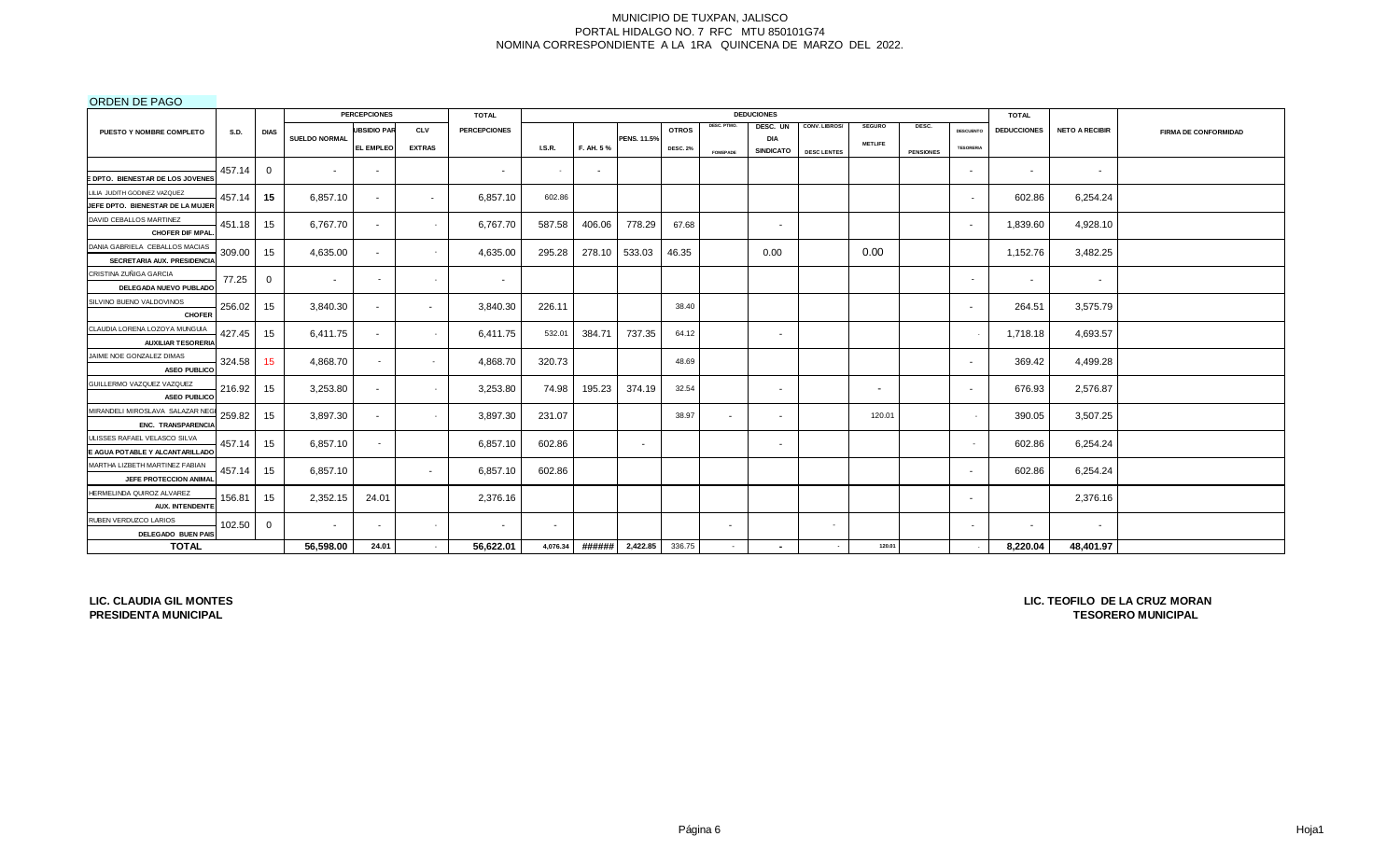## ORDEN DE PAGO

|                                  |             |                 |                      | <b>PERCEPCIONES</b>      |               | <b>TOTAL</b>        |                          |           |                    |                   |                 | <b>DEDUCIONES</b>              |                    |                |                  |                  | <b>TOTAL</b>       |                       |                             |
|----------------------------------|-------------|-----------------|----------------------|--------------------------|---------------|---------------------|--------------------------|-----------|--------------------|-------------------|-----------------|--------------------------------|--------------------|----------------|------------------|------------------|--------------------|-----------------------|-----------------------------|
| <b>PUESTO Y NOMBRE COMPLETO</b>  | <b>S.D.</b> | <b>DIAS</b>     |                      | <b>UBSIDIO PAR</b>       | <b>CLV</b>    | <b>PERCEPCIONES</b> |                          |           |                    | <b>OTROS</b>      | DESC. PTMO.     | DESC. UN                       | CONV. LIBROS/      | <b>SEGURO</b>  | DESC.            | <b>DESCUENTO</b> | <b>DEDUCCIONES</b> | <b>NETO A RECIBIR</b> | <b>FIRMA DE CONFORMIDAD</b> |
|                                  |             |                 | <b>SUELDO NORMAL</b> | <b>EL EMPLEO</b>         | <b>EXTRAS</b> |                     | I.S.R.                   | F. AH. 5% | <b>PENS. 11.5%</b> | <b>CUOTA SIND</b> | <b>FOMEPADE</b> | <b>DIA</b><br><b>SINDICATO</b> | <b>DESC LENTES</b> | <b>METLIFE</b> | <b>PENSIONES</b> | <b>TESORERIA</b> |                    |                       |                             |
| J. GUADALUPE MARTINEZ MARTINEZ   |             |                 |                      |                          |               |                     |                          |           |                    | 1%                |                 |                                |                    |                |                  |                  |                    |                       |                             |
| <b>ENC. EQUIPO DE BOMBEO</b>     | 170.70      | 15              | 2,560.50             | 10.67                    |               | 2,571.17            |                          |           |                    |                   |                 |                                |                    |                |                  |                  |                    | 2,571.17              |                             |
| BALENTIN BARAJAS GONZALEZ        |             |                 |                      |                          |               |                     |                          |           |                    |                   |                 |                                |                    |                |                  |                  |                    |                       |                             |
| FONTANERO DELEGACION HIGUERA     | 143.96      | 15 <sub>1</sub> | 2,159.40             | 64.76                    | $\sim$        | 2,224.16            |                          |           |                    |                   |                 |                                |                    |                |                  |                  |                    | 2,224.16              |                             |
| RAFAEL REYES MARTINEZ            |             |                 |                      |                          |               |                     |                          |           |                    |                   |                 |                                |                    |                |                  |                  |                    |                       |                             |
| FONTANERO DELEGACION HIGUERA     | 143.96      | 15              | 2,159.40             | 64.76                    | $\sim$        | 2,224.16            |                          |           |                    |                   |                 |                                |                    |                |                  |                  |                    | 2,224.16              |                             |
| DALIA MARGARITA VAZQUEZ HERNAND  |             |                 |                      |                          |               |                     |                          |           |                    |                   |                 |                                |                    |                |                  |                  |                    |                       |                             |
| <b>INTENDENTE</b>                | 168.69      | 15              | 2,530.35             | 12.60                    | $\sim$        | 2,542.95            | $\overline{\phantom{a}}$ |           |                    | 25.30             |                 |                                |                    |                |                  |                  | 25.30              | 2,517.65              |                             |
| CARLOS IVAN GUZMAN MORALES       |             |                 |                      |                          |               |                     |                          |           |                    |                   |                 |                                |                    |                |                  |                  |                    |                       |                             |
| AUX. CASA DE LA CULTURA          | 184.94      | 15              | 2.774.10             | $\sim$                   | $\sim$        | 2,774.10            | 17.01                    | $\sim$    |                    |                   |                 |                                |                    |                |                  |                  | 17.01              | 2,757.09              |                             |
| SILVA VALENCIA J JESUS           | 138.07      | 15              | 2,071.05             | 70.41                    | $\sim$        |                     |                          |           |                    |                   |                 |                                |                    |                |                  |                  |                    |                       |                             |
| EGADO DE LA HIGUERA (PENSIONADO) |             |                 |                      |                          |               | 2,141.46            | $\sim$                   | $\sim$    |                    |                   |                 |                                |                    |                |                  | $\sim$           | $\sim$             | 2,141.46              |                             |
| MIGUEL ANGEL GUZMAN SILVA        | 457.14      | 15              | 6.857.10             | $\overline{\phantom{a}}$ | $\sim$        | 6,857.10            | 602.86                   |           |                    |                   | $\sim$          | . .                            |                    |                |                  |                  | 602.86             | 6,254.24              |                             |
| JEFE BIENESTAR DE LOS JOVENES    |             |                 |                      |                          |               |                     |                          |           |                    |                   |                 |                                |                    |                |                  |                  |                    |                       |                             |
| RICARDO GIL GONZALEZ             | 1,133.00    | 15              | 16,995.00            | $\sim$                   | $\sim$        | 16,995.00           | 2,398.79                 |           |                    |                   |                 |                                |                    |                |                  |                  | 2,398.79           | 14,596.21             |                             |
| JEFE DE GABINETE                 |             |                 |                      |                          |               |                     |                          |           |                    |                   |                 |                                |                    |                |                  |                  |                    |                       |                             |
| SOFIA MAGDALENA FABIAN GONZALEZ  | 272.10      | 15              | 4,081.50             | $\sim$                   | $\sim$        | 4,081.50            | 247.10                   | 244.89    | 469.37             | 40.82             | $\sim$          | $\sim$                         |                    |                | 1,982.00         |                  | 2,984.18           | 1,097.32              |                             |
| AUX. MERCADO MUNICIPAL           |             |                 |                      |                          |               |                     |                          |           |                    |                   |                 |                                |                    |                |                  |                  |                    |                       |                             |
| SANDRA TERESA GARCIA CALVARIO    | 139.03      | 15              | 2,085.45             | 69.49                    | $\sim$        | 2,154.94            | $\sim$                   |           |                    |                   |                 |                                |                    |                |                  |                  | $\sim$             | 2,154.94              |                             |
| INTENDENTE MERCADO MPAL          |             |                 |                      |                          |               |                     |                          |           |                    |                   |                 |                                |                    |                |                  |                  |                    |                       |                             |
| JUAN MANUEL BERNAL GARCIA        | 123.60      | 15              | 1,854.00             | 84.31                    | $\sim$        | 1,938.31            | $\overline{\phantom{a}}$ |           |                    |                   | $\sim$          |                                |                    |                |                  |                  | $\sim$             | 1,938.31              | $\star$                     |
| <b>JARDINERC</b>                 |             |                 |                      |                          |               |                     |                          |           |                    |                   |                 |                                |                    |                |                  |                  |                    |                       |                             |
| RAMON NAVARRO RUA                | 170.70      | 15              | 2,560.50             | 10.67                    | $\sim$        | 2,571.17            |                          |           |                    | 25.61             |                 |                                |                    |                |                  |                  | 25.61              | 2,545.57              |                             |
| <b>AUXILIAR</b>                  |             |                 |                      |                          |               |                     |                          |           |                    |                   |                 |                                |                    |                |                  |                  |                    |                       |                             |
|                                  |             |                 | 48,688.35            | 387.67                   | 0.00          | 49,076.02           | 3,265.76                 | 244.89    | 469.37             | 91.72             | 0.00            | 0.00                           |                    |                | 1,982.00         | 0.00             | 6,053.75           | 43,022.27             |                             |

**LIC. CLAUDIA GIL MONTES PRESIDENTA MUNICIPAL**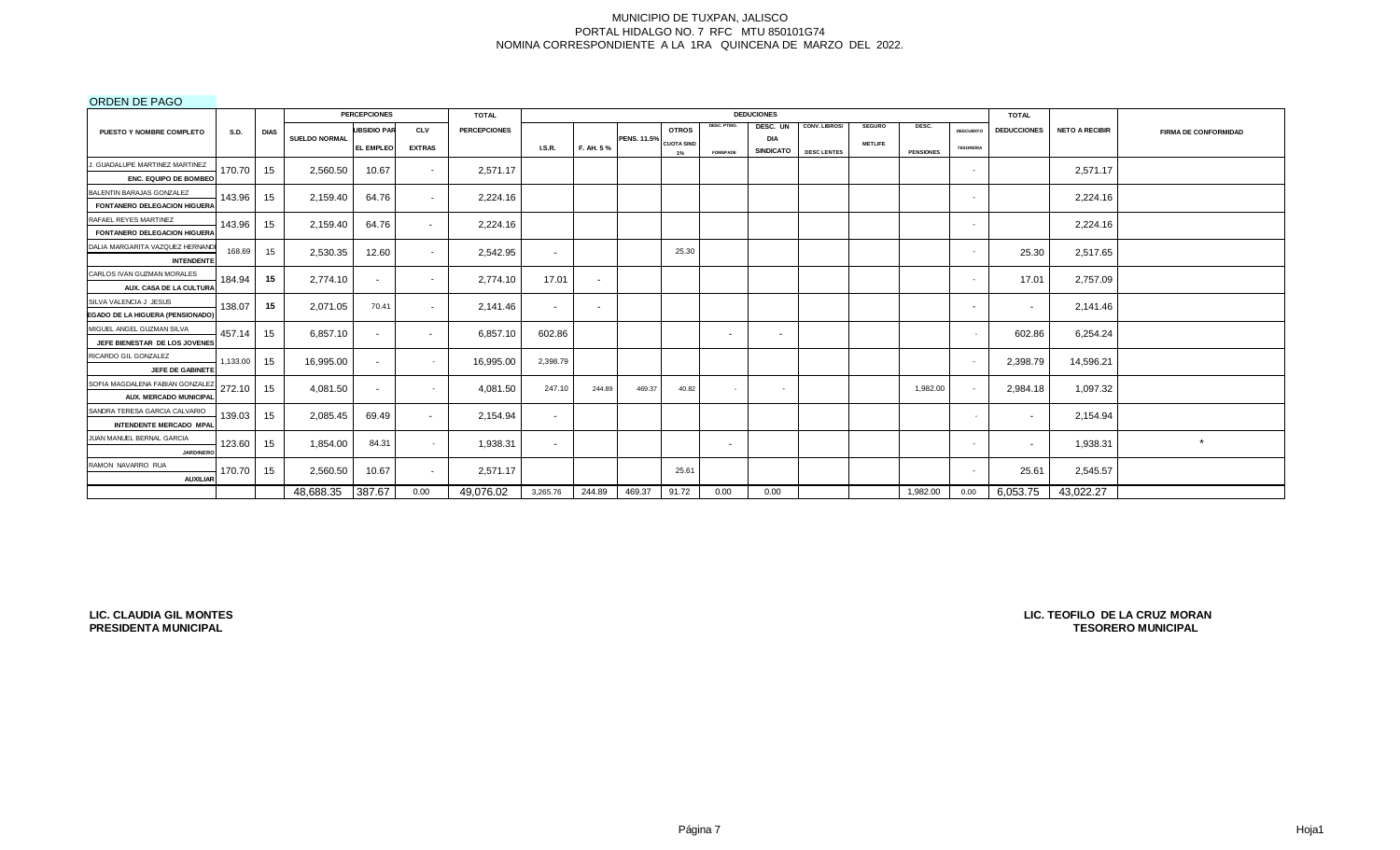## ORDEN DE PAGO

|                                                                      |             |              |                          | <b>PERCEPCIONES</b> |               | <b>TOTAL</b>        |               |           |             |                 |                 | <b>DEDUCIONES</b> |                    |                |                  |                  | <b>TOTAL</b>       |                       |                             |
|----------------------------------------------------------------------|-------------|--------------|--------------------------|---------------------|---------------|---------------------|---------------|-----------|-------------|-----------------|-----------------|-------------------|--------------------|----------------|------------------|------------------|--------------------|-----------------------|-----------------------------|
| PUESTO Y NOMBRE COMPLETO                                             | <b>S.D.</b> | <b>DIAS</b>  |                          | <b>UBSIDIO PAR</b>  | <b>CLV</b>    | <b>PERCEPCIONES</b> |               |           |             | <b>OTROS</b>    | DESC. PTMO.     | DESC. UN          | CONV. LIBROS/      | <b>SEGURO</b>  | DESC.            | <b>DESCUENTO</b> | <b>DEDUCCIONES</b> | <b>NETO A RECIBIR</b> | <b>FIRMA DE CONFORMIDAD</b> |
|                                                                      |             |              | <b>SUELDO NORMAL</b>     | <b>EL EMPLEO</b>    | <b>EXTRAS</b> |                     | <b>I.S.R.</b> | F. AH. 5% | PENS. 11.5% | <b>CUOTA</b>    |                 | <b>DIA</b>        |                    | <b>METLIFE</b> |                  | <b>TESORERIA</b> |                    |                       |                             |
|                                                                      |             |              |                          |                     |               |                     |               |           |             | <b>SIND. 1%</b> | <b>FOMEPADE</b> | SINDICATO         | <b>DESC LENTES</b> |                | <b>PENSIONES</b> |                  |                    |                       |                             |
| <b>AUXILIAR TESORERIA</b>                                            | 500.00      | 0            | $\overline{\phantom{a}}$ | $\sim$              | $\sim$        | $\sim$              |               |           |             |                 |                 |                   |                    |                |                  | $\sim$           |                    | $\sim$                |                             |
| MARA SARAI QUINTERO VAZQUEZ<br>APOYO AL CENTRO DE SALUD              | 400.00      | 15           | 6,000.00                 | $\sim$              | $\sim$        | 6,000.00            |               |           |             |                 |                 |                   |                    |                |                  | $\sim$           |                    | 6,000.00              |                             |
| <b>ASEO PUBLICO</b>                                                  | 120.00      | $\mathbf{0}$ | $\overline{\phantom{a}}$ | $\sim$              | $\sim$        | $\sim$              |               |           |             |                 |                 |                   |                    |                |                  | $\sim$           |                    | $\sim$                |                             |
| CARLA GUADALUPE VERDUZCO MEND<br>APOYO DELG. BUEN PAIS               | 20.00       | $\mathbf{0}$ | $\sim$                   | $\sim$              | $\sim$        | $\sim$              |               |           |             |                 |                 |                   |                    |                |                  | $\sim$           |                    | $\sim$                |                             |
| JOSE ANTONIO CONTRERAS MARTIN D<br>APOYO AL CENTRO DE SALUD          | 666.67      | 6            | 4,000.02                 | $\sim$              | $\sim$        | 4,000.02            |               |           |             |                 |                 |                   |                    |                |                  | $\sim$           |                    | 4,000.02              |                             |
| JOSE EDGAR OCHOA DIAZ<br><b>APOYO A SINDICATURA</b>                  | 80.00       | 15           | 1,200.00                 | $\sim$              | $\sim$        | 1,200.00            |               |           |             |                 |                 |                   |                    |                |                  | $\sim$           |                    | 1,200.00              |                             |
| FABIOLA VIRIDIANA MARTINEZ MENDOZ<br>APOYO ESC. MANUEL LOPEZ COTILL/ | 80.00       | 15           | 1,200.00                 | $\sim$              | $\sim$        | 1,200.00            |               |           |             |                 |                 |                   |                    |                |                  | $\sim$           |                    | 1,200.00              |                             |
| LEYDI GUADALUPE RODRIGUEZ VALEN<br>APOYO AL CENTRO DE SALUD          | 400.00      | 15           | 6,000.00                 | $\sim$              | $\sim$        | 6,000.00            |               |           |             |                 |                 |                   |                    |                |                  | ٠                |                    | 6,000.00              |                             |
| MARIBEL ENCISO<br>APOYO EN LA DEL DE LA HIGUERA                      | 63.34       | 15           | 950.10                   | $\sim$              | $\sim$        | 950.10              |               |           |             |                 |                 |                   |                    |                |                  | $\sim$           |                    | 950.10                |                             |
| JOSE SALOME CASTREJON GAYTAN<br>APOYO ESC ATENQUIQUE                 | 80.00       | 15           | 1,200.00                 | $\sim$              | $\sim$        | 1,200.00            |               |           |             |                 |                 |                   |                    |                |                  | $\sim$           |                    | 1,200.00              |                             |
| <b>APOYO A SINDICATURA</b>                                           | 120.00      | 0            | $\sim$                   | $\sim$              | $\sim$        | $\sim$              |               |           |             |                 |                 |                   |                    |                |                  | $\sim$           |                    | $\sim$                |                             |
| ALONDRA ESMERALDA HERNANDEZ CA<br>APOYO AL COMEDOR COMUNITARIO       | 66.67       | 15           | 1,000.05                 | $\sim$              | $\sim$        | 1,000.05            |               |           |             |                 |                 |                   |                    |                |                  | $\sim$           |                    | 1,000.05              |                             |
| ANDREA CAMPOS HERNANDEZ<br>APOYO INTENDENTE SAM JUAN ESPANATICA      | 63.34       | 15           | 950.10                   | $\sim$              | $\sim$        | 950.10              |               |           |             |                 |                 |                   |                    |                |                  | $\sim$           |                    | 950.10                |                             |
| APOYO AL ARCHIVO HISTORIC                                            | 120.00      | $\mathbf{0}$ | $\sim$                   | $\sim$              | $\sim$        | $\sim$              |               |           |             |                 |                 |                   |                    |                |                  | $\sim$           |                    | $\sim$                |                             |
| APOYO AL ARCHIVO HISTORICO                                           | 120.00      | $\mathbf{0}$ | $\sim$                   | $\sim$              | $\sim$        | $\sim$              |               |           |             |                 |                 |                   |                    |                |                  | $\sim$           |                    | $\sim$                |                             |
| ELBA GARCIA VERDUZCO<br>PENSION DE TRABJADOR DE B PAIS               | 66.67       | 15           | 1,000.05                 | $\sim$              | $\sim$        | 1,000.05            |               |           |             |                 |                 |                   |                    |                |                  | $\sim$           |                    | 1,000.05              |                             |
| <b>TOTAL</b>                                                         |             |              | 23,500.32                | 0.00                | 0.00          | 23,500.32           | 0.00          | 0.00      | 0.00        | 0.00            | 0.00            | 0.00              | 0.00               | 0.00           | 0.00             | 0.00             | 0.00               | 23,500.32             |                             |

**LIC. CLAUDIA GIL MONTES PRESIDENTA MUNICIPAL**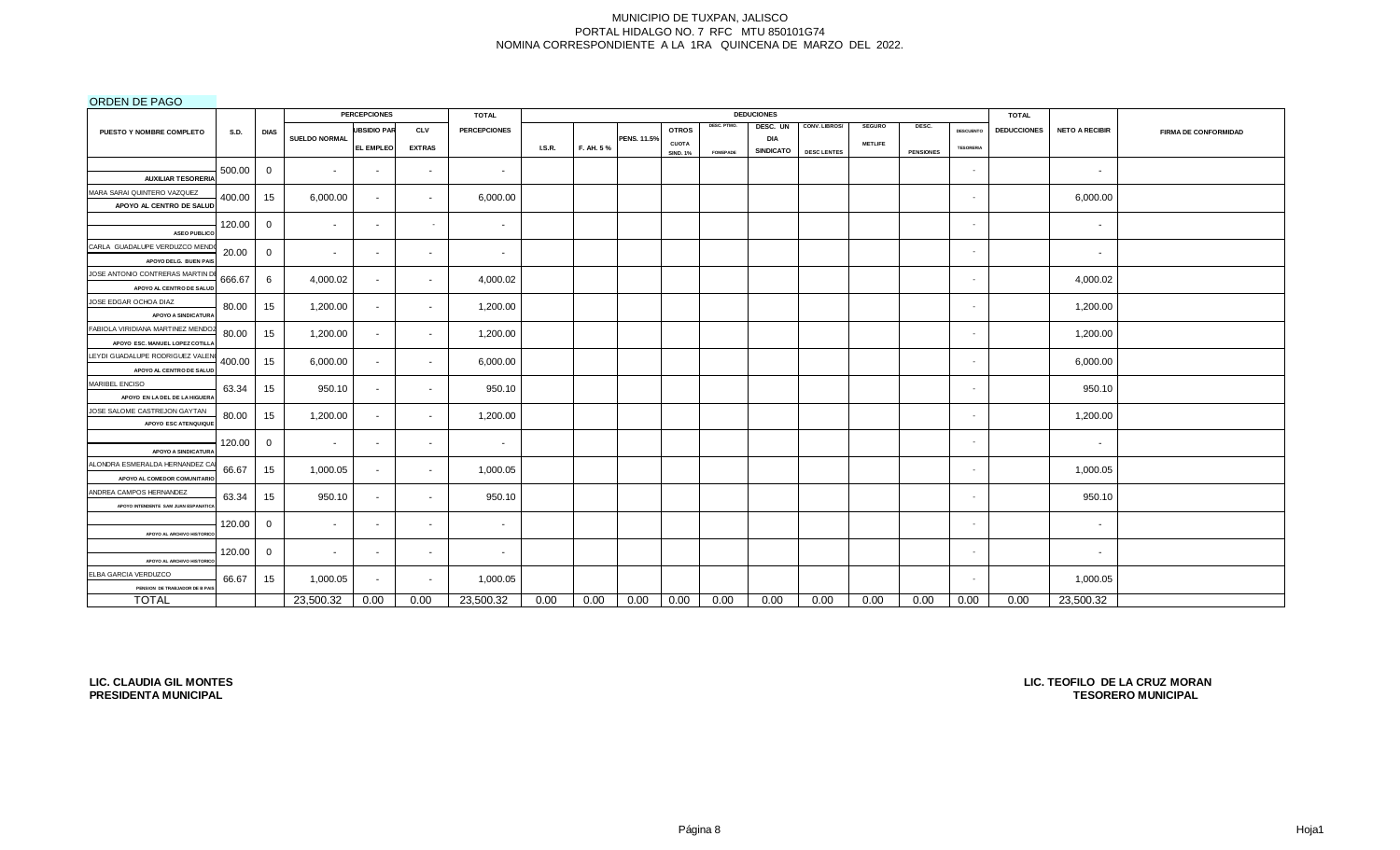## ORDEN DE PAGO

|                                     |             |             |                      | <b>PERCEPCIONES</b>      |               | <b>TOTAL</b>             |        |           |                    |                 |                 | <b>DEDUCIONES</b>       |                    |                |                  |                          | <b>TOTAL</b>       |                       |                             |
|-------------------------------------|-------------|-------------|----------------------|--------------------------|---------------|--------------------------|--------|-----------|--------------------|-----------------|-----------------|-------------------------|--------------------|----------------|------------------|--------------------------|--------------------|-----------------------|-----------------------------|
| PUESTO Y NOMBRE COMPLETO            | <b>S.D.</b> | <b>DIAS</b> |                      | <b>UBSIDIO PAR</b>       | <b>CLV</b>    | <b>PERCEPCIONES</b>      |        |           |                    | <b>OTROS</b>    | DESC. PTMO.     | DESC. UN                | CONV. LIBROS/      | <b>SEGURO</b>  | DESC.            | <b>DESCUENTO</b>         | <b>DEDUCCIONES</b> | <b>NETO A RECIBIR</b> | <b>FIRMA DE CONFORMIDAD</b> |
|                                     |             |             | <b>SUELDO NORMAL</b> | <b>EL EMPLEO</b>         | <b>EXTRAS</b> |                          | L.S.R. | F. AH. 5% | <b>PENS. 11.5%</b> | <b>DESC. 2%</b> | <b>FOMEPADE</b> | DIA<br><b>SINDICATO</b> | <b>DESC LENTES</b> | <b>METLIFE</b> | <b>PENSIONES</b> | <b>TESORERIA</b>         |                    |                       |                             |
| TOMAS RODRIGUEZ GONZALEZ            | 457.14      | 15          | 6,857.10             |                          |               | 6,857.10                 | 602.86 |           |                    |                 |                 |                         |                    |                |                  | $\sim$                   | 602.86             | 6,254.24              |                             |
| JEFE DPTO. ESTACIONOMETROS          |             |             |                      | $\sim$                   |               |                          |        |           |                    |                 |                 |                         |                    |                |                  |                          |                    |                       |                             |
| VACANTE                             | 135.06      |             | . .                  | $\overline{\phantom{a}}$ | $\sim$        | $\overline{\phantom{a}}$ |        |           |                    |                 |                 |                         |                    |                |                  | . .                      |                    | $\sim$                |                             |
| AUX. ADMVO. ESTACIONOMETROS         |             |             |                      |                          |               |                          |        |           |                    |                 |                 |                         |                    |                |                  |                          |                    |                       |                             |
| AIME DE LA PAZ CHAVEZ CALVARIO      | 150.46      | 15          | 2,256.90             | 44.59                    | $\sim$        | 2,301.49                 |        |           |                    | 22.57           |                 |                         |                    |                |                  | $\overline{\phantom{a}}$ | 22.57              | 2,278.92              |                             |
| <b>INSPECTOR DE ESTACIONOMETRO</b>  |             |             |                      |                          |               |                          |        |           |                    |                 |                 |                         |                    |                |                  |                          |                    |                       |                             |
| MARIA DEL ROCIO LLAMAS GUTIERREZ    | 150.46      | 15          | 2,256.90             | 44.59                    | $\sim$        | 2,301.49                 |        |           |                    |                 | $\sim$          |                         |                    |                |                  |                          |                    | 2,301.49              |                             |
| <b>INSPECTORA DE ESTACIONOMETRO</b> |             |             |                      |                          |               |                          |        |           |                    |                 |                 |                         |                    |                |                  |                          |                    |                       |                             |
| MEXTLI VALENZUELA MORAN             | 150.46      | 15          | 2,256.90             | 44.59                    | $\sim$        | 2,301.49                 |        |           |                    |                 |                 |                         |                    |                |                  | . .                      |                    | 2,301.49              |                             |
| <b>INSPECTORA DE ESTACIONOMETRO</b> |             |             |                      |                          |               |                          |        |           |                    |                 |                 |                         |                    |                |                  |                          |                    |                       |                             |
| VACANTE                             | 129.87      |             | . .                  | $\overline{\phantom{a}}$ | $\sim$        | $\sim$                   |        |           |                    |                 |                 |                         |                    |                |                  | $\sim$                   |                    | $\sim$                |                             |
| <b>MANTTO. ESTACIONOMETROS</b>      |             |             |                      |                          |               |                          |        |           |                    |                 |                 |                         |                    |                |                  |                          |                    |                       |                             |
| JUAN GABRIEL LOPEZ MATA             | 150.46      | 15          | 2,256.90             | 44.59                    | $\sim$        | 2,301.49                 |        |           |                    |                 |                 |                         |                    |                |                  | <b>COL</b>               |                    | 2,301.49              |                             |
| <b>MANTTO. ESTACIONOMETROS</b>      |             |             |                      |                          |               |                          |        |           |                    |                 |                 |                         |                    |                |                  |                          |                    |                       |                             |
| <b>TOTAL</b>                        |             |             | 15,884.70            | 178.36                   | 0.00          | 16,063.06                | 602.86 | 0.00      | 0.00               | 22.57           | 0.00            | 0.00                    | 0.00               | 0.00           | 0.00             | 0.00                     | 625.43             | 15,437.63             |                             |

**LIC. CLAUDIA GIL MONTES PRESIDENTA MUNICIPAL**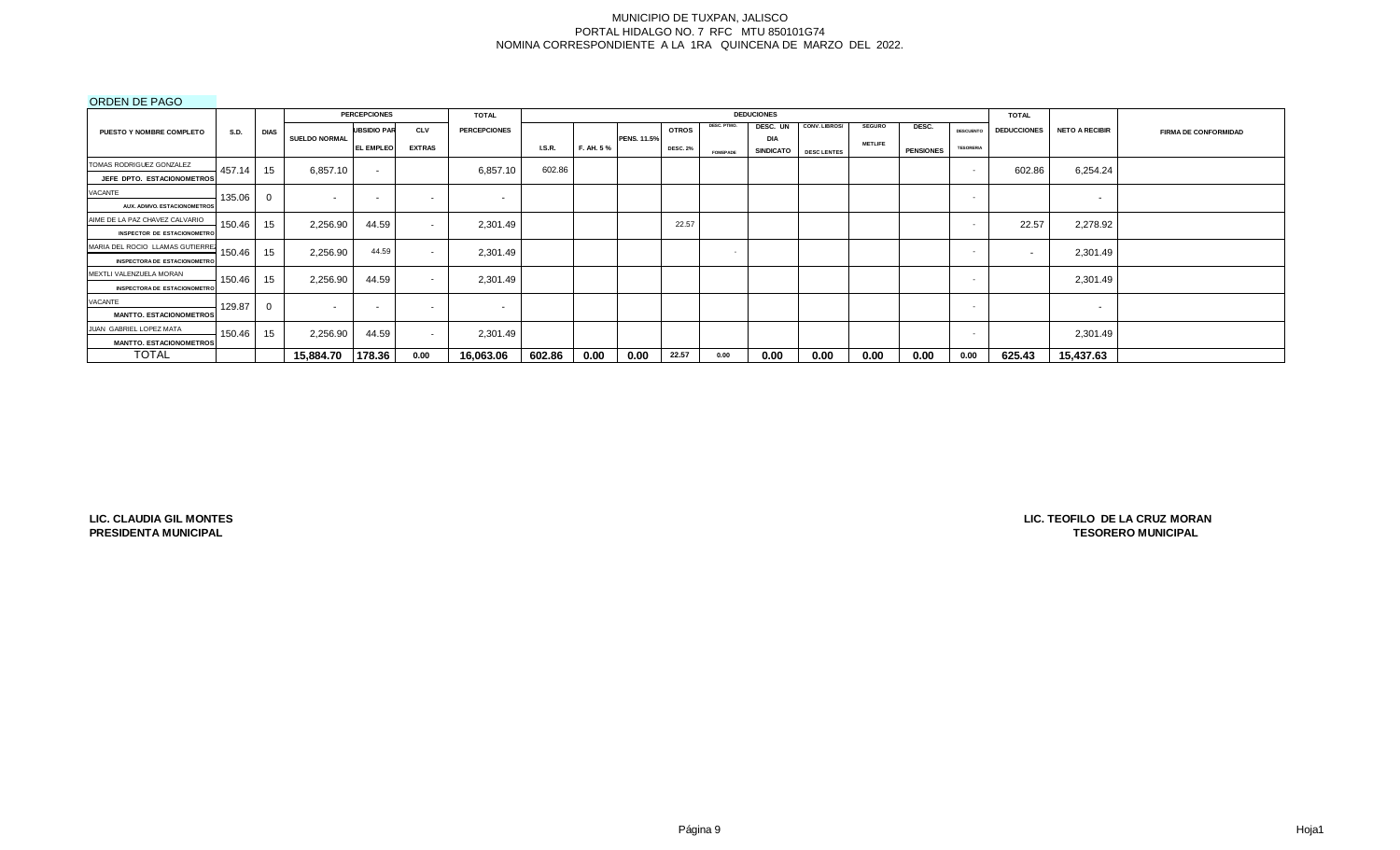## ORDEN DE PAGO

|                                 |             |             |                      | <b>PERCEPCIONES</b>      |               | <b>TOTAL</b>        |                          |           |                    |                 |                          | <b>DEDUCIONES</b>              |                          |                |                  |                  | <b>TOTAL</b>             |                       |                             |
|---------------------------------|-------------|-------------|----------------------|--------------------------|---------------|---------------------|--------------------------|-----------|--------------------|-----------------|--------------------------|--------------------------------|--------------------------|----------------|------------------|------------------|--------------------------|-----------------------|-----------------------------|
| <b>PUESTO Y NOMBRE COMPLETO</b> | <b>S.D.</b> | <b>DIAS</b> |                      | <b>UBSIDIO PAR</b>       | <b>CLV</b>    | <b>PERCEPCIONES</b> |                          |           |                    | <b>OTROS</b>    | DESC. PTMO.              | DESC. UN                       | CONV. LIBROS/            | <b>SEGURO</b>  | DESC.            | <b>DESCUENTO</b> | <b>DEDUCCIONES</b>       | <b>NETO A RECIBIR</b> | <b>FIRMA DE CONFORMIDAD</b> |
|                                 |             |             | <b>SUELDO NORMAL</b> | <b>EL EMPLEO</b>         | <b>EXTRAS</b> |                     | <b>I.S.R.</b>            | F. AH. 5% | <b>PENS. 11.5%</b> | <b>DESC. 2%</b> | <b>FOMEPADE</b>          | <b>DIA</b><br><b>SINDICATO</b> | <b>DESC LENTES</b>       | <b>METLIFE</b> | <b>PENSIONES</b> | <b>TESORERIA</b> |                          |                       |                             |
|                                 | 337.46      |             |                      |                          |               |                     | $\overline{\phantom{0}}$ |           |                    |                 | $\sim$                   |                                | $\overline{\phantom{a}}$ |                |                  | $\sim$           | $\sim$                   |                       |                             |
| JEFE DPTO. APREMIOS Y COBRANZA  |             |             | $\sim$               | $\overline{\phantom{0}}$ | $\sim$        | $\sim$              |                          |           |                    |                 |                          |                                |                          |                |                  |                  |                          | $\sim$                |                             |
| JOSE DE JESUS FARIAS ARTEAGA    | 150.46      | 15          | 2,256.90             | 44.59                    | $\sim$        | 2,301.49            |                          |           |                    |                 |                          |                                |                          |                |                  |                  |                          | 2,301.49              |                             |
| <b>NOTIFICADOR</b>              |             |             |                      |                          |               |                     |                          |           |                    |                 |                          |                                |                          |                |                  |                  |                          |                       |                             |
| NANCY GUADALUPE MEDRANO GUZMAN  | 150.46      | 15          | 2,256.90             | 44.59                    | $\sim$        | 2,301.49            |                          |           |                    |                 | $\overline{\phantom{a}}$ |                                |                          |                |                  | . .              | $\overline{\phantom{a}}$ | 2,301.49              |                             |
| <b>AUXILIAR EN DIR</b>          |             |             |                      |                          |               |                     |                          |           |                    |                 |                          |                                |                          |                |                  |                  |                          |                       |                             |
| EMILIANO OROZCO MARTINEZ        | 184.80      | 15          | 2,772.00             | $\sim$                   | $\sim$        | 2,772.00            | 16.82                    |           |                    |                 |                          |                                |                          |                |                  |                  | 16.82                    | 2,755.18              |                             |
| <b>AUX. EDUCACION</b>           |             |             |                      |                          |               |                     |                          |           |                    |                 |                          |                                |                          |                |                  |                  |                          |                       |                             |
| KARINA VILLA SANCHEZ            | 150.46      | 15          | 2,256.90             | 44.59                    | $\sim$        | 2,301.49            |                          |           |                    | 22.57           |                          |                                |                          |                |                  |                  | 22.57                    | 2,278.92              |                             |
| <b>NOTIFICADOR</b>              |             |             |                      |                          |               |                     |                          |           |                    |                 |                          |                                |                          |                |                  |                  |                          |                       |                             |
| JOSE LUIS GARCIA GARCIA         | 150.46      | 15          | 2,256.90             | 44.59                    | $\sim$        | 2,301.49            |                          |           |                    |                 | $\sim$                   |                                |                          |                |                  | $\sim$           |                          | 2,301.49              |                             |
| <b>NOTIFICADOR APREMIOS</b>     |             |             |                      |                          |               |                     |                          |           |                    |                 |                          |                                |                          |                |                  |                  |                          |                       |                             |
| JORGE ORLANDO BAUTISTA FLORES   | 260.93      | 15          | 3,913.95             | $\sim$                   | $\sim$        | 3,913.95            | 232.52                   |           |                    | 39.14           |                          |                                |                          |                |                  | <b>COL</b>       | 271.66                   | 3,642.29              |                             |
| <b>AUXILIAR GESTORIA SOCIAL</b> |             |             |                      |                          |               |                     |                          |           |                    |                 |                          |                                |                          |                |                  |                  |                          |                       |                             |
| <b>TOTAL</b>                    |             |             | 15,713.55            | 178.36                   | 0.00          | 15,891.91           | 249.34                   | 0.00      | 0.00               | 61.71           | 0.00                     | 0.00                           | 0.00                     |                | 0.00             | 0.00             | 311.05                   | 15,580.86             |                             |

**LIC. CLAUDIA GIL MONTES PRESIDENTA MUNICIPAL**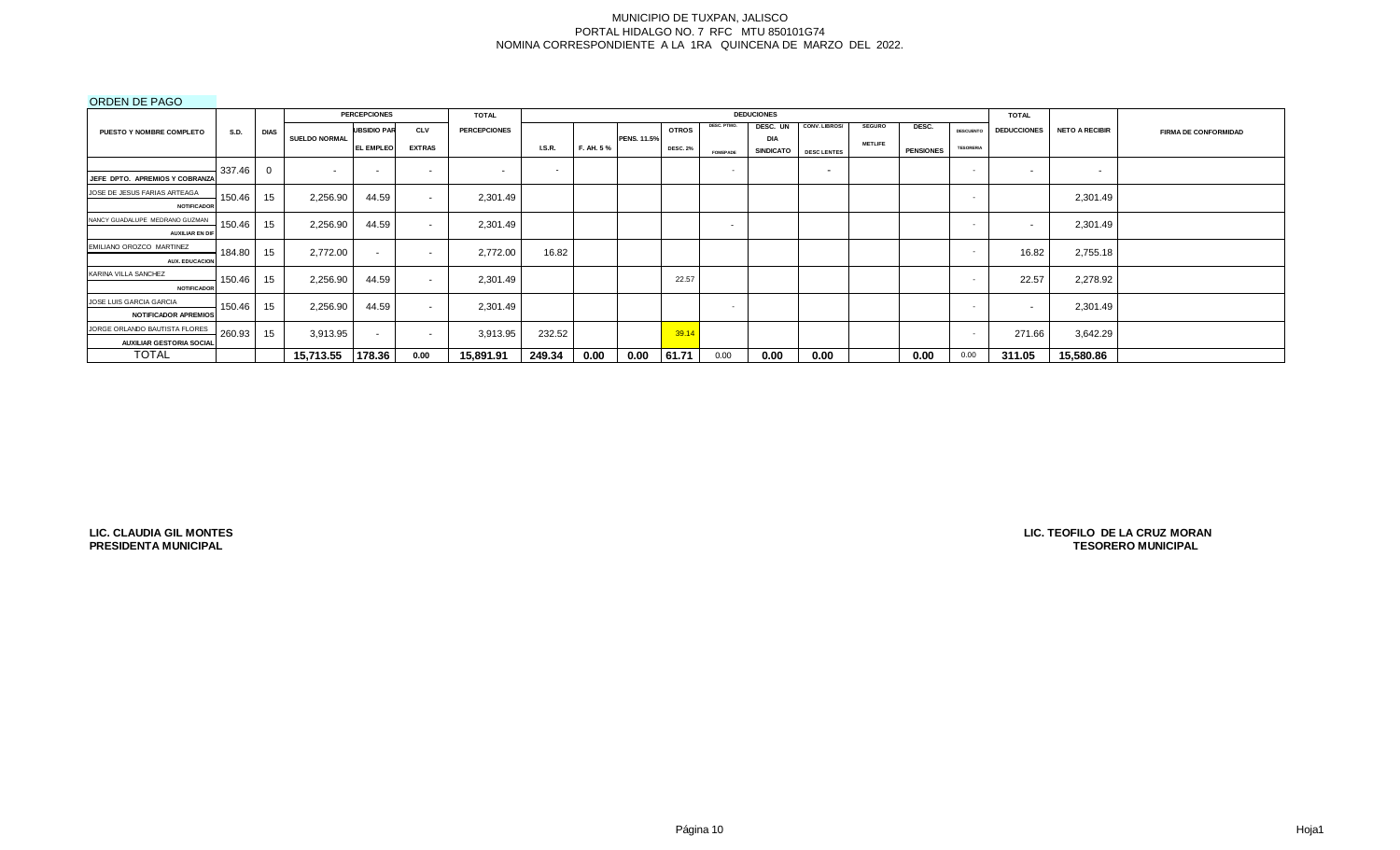# ORDEN DE PAGO

|                                 |             |      |                      | <b>PERCEPCIONES</b> |               | <b>TOTAL</b>        |               |           |                    |                 |                 | <b>DEDUCIONES</b> |                      |                |                  |                  | <b>TOTAL</b>       |                          |                             |
|---------------------------------|-------------|------|----------------------|---------------------|---------------|---------------------|---------------|-----------|--------------------|-----------------|-----------------|-------------------|----------------------|----------------|------------------|------------------|--------------------|--------------------------|-----------------------------|
| PUESTO Y NOMBRE COMPLETO        | <b>S.D.</b> | DIAS |                      | <b>UBSIDIO PAR</b>  | <b>CLV</b>    | <b>PERCEPCIONES</b> |               |           |                    | <b>OTROS</b>    | DESC. PTMO.     | DESC. UN          | <b>CONV. LIBROS/</b> | <b>SEGURO</b>  | DESC.            | <b>DESCUENTO</b> | <b>DEDUCCIONES</b> | <b>NETO A RECIBIR</b>    | <b>FIRMA DE CONFORMIDAD</b> |
|                                 |             |      | <b>SUELDO NORMAL</b> | L EMPLEO            | <b>EXTRAS</b> |                     | <b>I.S.R.</b> | F. AH. 5% | <b>PENS. 11.5%</b> | <b>DESC. 2%</b> |                 | <b>DIA</b>        |                      | <b>METLIFE</b> |                  | <b>TESORERIA</b> |                    |                          |                             |
|                                 |             |      |                      |                     |               |                     |               |           |                    |                 | <b>FOMEPADE</b> | <b>SINDICATO</b>  | <b>DESC LENTES</b>   |                | <b>PENSIONES</b> |                  |                    |                          |                             |
| CLAUDIA JHOANNA CRISOSTOMO DIAZ | 457.14      | 15   | 6.857.10             | $\sim$              | . .           | 6,857.10            | 602.86        |           |                    |                 |                 |                   |                      |                |                  | . .              | 602.86             | 6,254.24                 |                             |
| JEFE DEL COMEDOR COMUNITARIO    |             |      |                      |                     |               |                     |               |           |                    |                 |                 |                   |                      |                |                  |                  |                    |                          |                             |
| ROSA AMELIA GUERRERO SANCHEZ    |             |      |                      |                     |               |                     |               |           |                    |                 |                 |                   |                      |                |                  |                  |                    |                          |                             |
| <b>COCINERA</b>                 | 156.40      | 15   | 2,346.00             | 24.40               | . .           | 2,370.40            |               |           |                    |                 |                 |                   |                      |                |                  |                  |                    | 2,370.40                 |                             |
|                                 | 156.40      |      | $\sim$               |                     | . .           | $\sim$              |               |           |                    |                 |                 |                   |                      |                |                  |                  |                    | $\overline{\phantom{a}}$ |                             |
| <b>COCINERA</b>                 |             |      |                      |                     |               |                     |               |           |                    |                 |                 |                   |                      |                |                  |                  |                    |                          |                             |
| BEATRIZ MUNGUIA BARAJAS         | 156.40      | 15   | 2,346.00             | 24.40               |               | 2,370.40            |               |           |                    | 23.46           |                 |                   |                      |                |                  | . .              | 23.46              | 2,346.94                 |                             |
| <b>COCINERA</b>                 |             |      |                      |                     |               |                     |               |           |                    |                 |                 |                   |                      |                |                  |                  |                    |                          |                             |
| ANA ISABEL DOMINGUEZ MORENO     | 156.40      | 15   | 2,346.00             | 24.40               |               | 2,370.40            |               |           |                    |                 |                 |                   |                      |                |                  |                  |                    | 2,370.40                 |                             |
| <b>COCINERA</b>                 |             |      |                      |                     | $\sim$        |                     |               |           |                    |                 |                 |                   |                      |                |                  |                  |                    |                          |                             |
| <b>TOTAL</b>                    |             |      | 13,895.10            | 73.20               | 0.00          | 13,968.30           | 602.86        | 0.00      |                    | $0.00$ 23.46    | 0.00            | 0.00              |                      |                |                  | 0.00             | 626.32             | 13,341.98                |                             |

**LIC. CLAUDIA GIL MONTES**

**PRESIDENTA MUNICIPAL TESORERO MUNICIPAL LIC. TEOFILO DE LA CRUZ MORAN**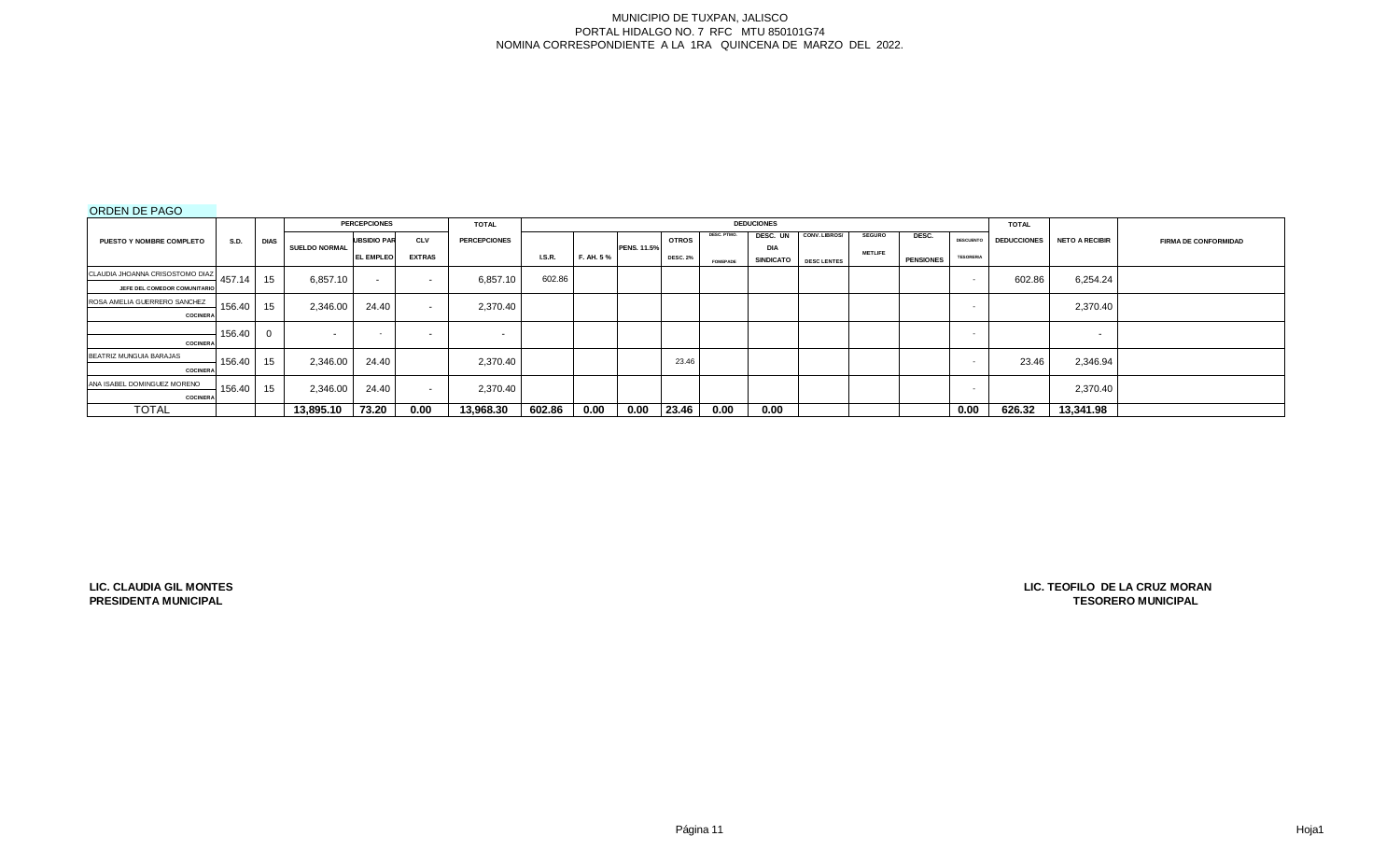|                                                          |        |             |               | <b>PERCEPCIONES</b> |                          | <b>TOTAL</b>        |                          |           |                    |                 |                 | <b>DEDUCIONES</b>              |                    |                |                  |                  | <b>TOTAL</b>       |                       |                             |
|----------------------------------------------------------|--------|-------------|---------------|---------------------|--------------------------|---------------------|--------------------------|-----------|--------------------|-----------------|-----------------|--------------------------------|--------------------|----------------|------------------|------------------|--------------------|-----------------------|-----------------------------|
| <b>PUESTO Y NOMBRE COMPLETO</b>                          | S.D.   | <b>DIAS</b> |               | <b>UBSIDIO PAR</b>  | <b>CLV</b>               | <b>PERCEPCIONES</b> |                          |           |                    | <b>OTROS</b>    | DESC. PTMO.     | DESC. UN                       | CONV. LIBROS/      | <b>SEGURO</b>  | DESC.            | <b>DESCUENTO</b> | <b>DEDUCCIONES</b> | <b>NETO A RECIBIR</b> | <b>FIRMA DE CONFORMIDAD</b> |
|                                                          |        |             | SUELDO NORMAL | <b>EL EMPLEO</b>    | <b>EXTRAS</b>            |                     | <b>I.S.R.</b>            | F. AH. 5% | <b>PENS. 11.5%</b> | <b>DESC. 2%</b> | <b>FOMEPADE</b> | <b>DIA</b><br><b>SINDICATO</b> | <b>DESC LENTES</b> | <b>METLIFE</b> | <b>PENSIONES</b> | <b>TESORERIA</b> |                    |                       |                             |
| MA. DE JESUS DIAZ MONROY                                 |        |             |               |                     |                          |                     |                          |           |                    |                 |                 |                                |                    |                |                  |                  |                    |                       |                             |
| <b>AUX. PARQUE VEHICULAR</b>                             | 156.40 | 15          | 2,346.00      | 24.40               | 500.00                   | 2,870.40            | $\overline{\phantom{a}}$ |           |                    |                 |                 |                                |                    |                |                  | $\sim$           | $\sim$             | 2,870.40              | $\star$                     |
| GILBERTO SANCHEZ LOPEZ                                   |        |             |               |                     |                          |                     |                          |           |                    |                 |                 |                                |                    |                |                  |                  |                    |                       | $\star$                     |
| <b>RECOLECTOR</b>                                        | 153.47 | 15          | 2,302.05      | 41.70               | 460.41                   | 2,804.16            | $\sim$                   |           |                    |                 |                 |                                |                    |                |                  | $\sim$           | $\sim$             | 2,804.16              |                             |
| ARMANDO CORTES LARA                                      | 329.60 | 15          | 4,944.00      | $\sim$              | $\sim$                   | 4,944.00            | 330.37                   |           |                    | 49.44           |                 |                                |                    |                |                  | $\sim$           | 379.81             | 4,564.19              | $\star$                     |
| <b>AUXILIAR DE SISTEMAS</b>                              |        |             |               |                     |                          |                     |                          |           |                    |                 |                 |                                |                    |                |                  |                  |                    |                       |                             |
| ANA TERESA OROZCO NUÑEZ                                  | 139.03 | 15          | 2,085.45      | 69.49               | $\sim$                   | 2,154.94            | $\sim$                   |           |                    |                 |                 |                                |                    |                |                  |                  | $\sim$             | 2,154.94              |                             |
| <b>AUXILIAR DE SISTEMAS</b>                              |        |             |               |                     |                          |                     |                          |           |                    |                 |                 |                                |                    |                |                  |                  |                    |                       |                             |
| <b>MARTIN BARAJAS FLORES</b>                             | 153.47 | 15          | 2,302.05      | 41.70               | $\overline{\phantom{0}}$ | 2,343.75            | $\sim$                   |           |                    |                 | $\sim$          |                                |                    |                |                  | <b>.</b>         |                    | 2,343.75              |                             |
| APOYO UNIDAD DEPORTIVA                                   |        |             |               |                     |                          |                     |                          |           |                    |                 |                 |                                |                    |                |                  |                  |                    |                       |                             |
| JOANA VALENCIA CASTAÑEÑDA                                | 185.40 | 15          | 2,781.00      | $\sim$              | $\sim$                   | 2,781.00            | 17.61                    |           |                    |                 |                 |                                |                    |                |                  | $\sim$           | 17.61              | 2,763.39              |                             |
| SUBDIRECTOR BIENESTAR JOVENES                            |        |             |               |                     |                          |                     |                          |           |                    |                 |                 |                                |                    |                |                  |                  |                    |                       |                             |
| REYNA ISABEL MARTINEZ HERNANDEZ                          | 150.46 | 15          | 2,256.90      | 44.59               | $\sim$                   | 2,301.49            |                          |           |                    |                 |                 |                                |                    |                |                  |                  | $\sim$             | 2,301.49              |                             |
| RECAUDADOR MERCADO MUNICIPA<br>FULGENCIO CALVARIO MAGAÑA |        |             |               |                     |                          |                     |                          |           |                    |                 |                 |                                |                    |                |                  |                  |                    |                       |                             |
| <b>AUX. PARQUE VEHICULAR</b>                             | 193.10 | 15          | 2,896.50      | $\sim$              | $\sim$                   | 2,896.50            | 27.66                    |           |                    |                 |                 |                                |                    |                |                  | $\sim$           | 27.66              | 2,868.84              |                             |
| CELINE ANGELINE MEZA CHOCOTECO                           |        |             |               |                     |                          |                     |                          |           |                    |                 |                 |                                |                    |                |                  |                  |                    |                       |                             |
| AUX, AMDVO, BIENESTAR JOVENES                            | 130.34 | 15          | 1,955.10      | 77.83               | $\sim$                   | 2,032.93            |                          |           |                    |                 |                 |                                |                    |                |                  |                  | $\sim$             | 2,032.93              |                             |
| JUAN JOSE HERNANEZ VAZQUEZ                               |        |             |               |                     |                          |                     |                          |           |                    |                 |                 |                                |                    |                |                  |                  |                    |                       |                             |
| <b>ASEO PUBLICO</b>                                      | 153.47 | 15          | 2,302.05      | 41.70               | $\sim$                   | 2,343.75            |                          |           |                    |                 |                 |                                |                    |                |                  | ٠                |                    | 2,343.75              |                             |
| LUIS ALONSO OSORIO CEJA                                  | 386.20 | 15          | 5,793.00      | $\sim$              | $\sim$                   | 5,793.00            | 443.31                   |           |                    |                 |                 | $\sim$                         |                    |                |                  | $\sim$           | 443.31             | 5,349.69              |                             |
| <b>AUX. OBRAS PUBLICAS</b>                               |        |             |               |                     |                          |                     |                          |           |                    |                 |                 |                                |                    |                |                  |                  |                    |                       |                             |
| ROBERTO HINOJOSA ACEVEDO                                 | 257.50 | 15          | 3,862.50      | $\sim$              | $\sim$                   | 3,862.50            | 228.04                   |           |                    |                 | . .             |                                |                    |                |                  | $\sim$           | 228.04             | 3,634.46              |                             |
| <b>AUX. MAQUINARIA</b>                                   |        |             |               |                     |                          |                     |                          |           |                    |                 |                 |                                |                    |                |                  |                  |                    |                       |                             |
| ARLENNE BENICE FIGUEROA TORRES                           | 139.03 | 15          | 2,085.45      | 69.49               | 278.06                   | 2,433.00            | $\sim$                   |           |                    |                 |                 |                                |                    |                |                  | $\sim$           | $\sim$             | 2,433.00              | $\star$                     |
| ENC. BAÑOS MERCADO MPAL                                  |        |             |               |                     |                          |                     |                          |           |                    |                 |                 |                                |                    |                |                  |                  |                    |                       |                             |
| CHRISTIAN LIZETH GARCIA GUERRER                          | 457.14 | 15          | 6,857.10      | $\sim$              | $\sim$                   | 6,857.10            | 602.86                   |           |                    |                 | $\sim$          |                                |                    |                |                  | <b>.</b>         | 602.86             | 6,254.24              |                             |
| JEFE INNOVACION<br>JORGE ENRIQUE CORTES MENDOZA          |        |             |               |                     |                          |                     |                          |           |                    |                 |                 |                                |                    |                |                  |                  |                    |                       |                             |
| <b>AUX. PARQUE VEHICULAR</b>                             | 167.29 | 15          | 2,509.35      | 13.95               | $\sim$                   | 2,523.30            |                          |           |                    | 25.09           |                 |                                |                    |                |                  | $\sim$           | 25.09              | 2,498.21              |                             |
| <b>TOTAL</b>                                             |        |             | 47,278.50     |                     | 424.85 1,238.47          | 48,941.82           | 1,649.85                 | 0.00      | 0.00               | 74.53           | 0.00            | 0.00                           | 0.00               | 0.00           | 0.00             | 0.00             | 1,724.38           | 47,217.44             |                             |

**LIC. CLAUDIA GIL MONTES PRESIDENTA MUNICIPAL**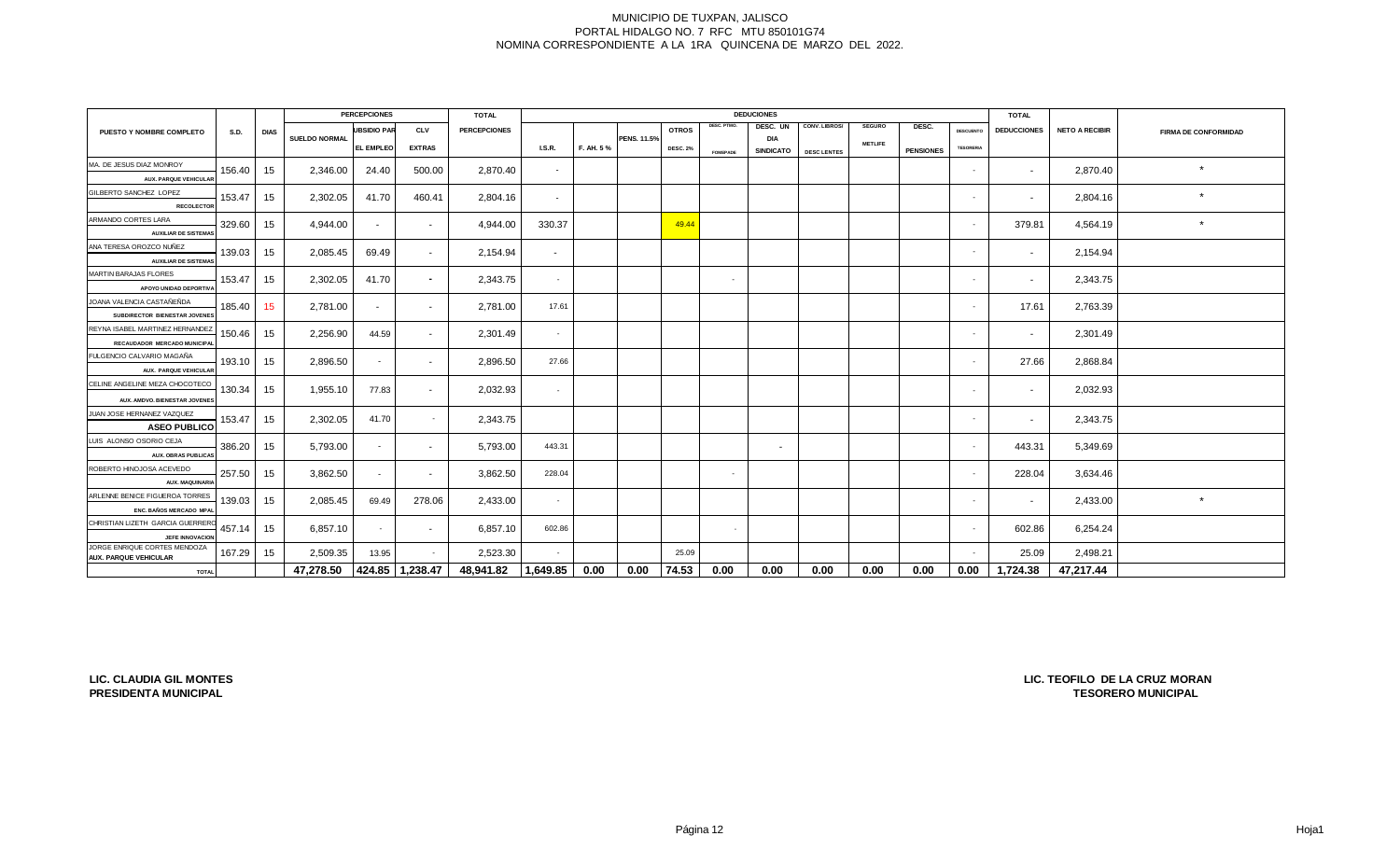|                                                               |             |             |               | <b>PERCEPCIONES</b> |               | <b>TOTAL</b>        |          | <b>DEDUCIONES</b> |                    |                 |                 | <b>TOTAL</b>     |                    |                |                  |                  |                          |                       |                             |
|---------------------------------------------------------------|-------------|-------------|---------------|---------------------|---------------|---------------------|----------|-------------------|--------------------|-----------------|-----------------|------------------|--------------------|----------------|------------------|------------------|--------------------------|-----------------------|-----------------------------|
| PUESTO Y NOMBRE COMPLETO                                      | <b>S.D.</b> | <b>DIAS</b> |               | <b>UBSIDIO PAR</b>  | <b>CLV</b>    | <b>PERCEPCIONES</b> |          |                   |                    | <b>OTROS</b>    | DESC. PTMO.     | DESC. UN         | CONV. LIBROS/      | <b>SEGURO</b>  | DESC.            | <b>DESCUENTO</b> | <b>DEDUCCIONES</b>       | <b>NETO A RECIBIR</b> | <b>FIRMA DE CONFORMIDAD</b> |
|                                                               |             |             | SUELDO NORMAL | <b>EL EMPLEO</b>    | <b>EXTRAS</b> |                     | LS.R.    | F. AH. 5%         | <b>PENS. 11.5%</b> | <b>DESC. 1%</b> |                 | DIA              |                    | <b>METLIFE</b> | <b>PENSIONES</b> | <b>TESORERIA</b> |                          |                       |                             |
| DIBHENY MARISOL SANTILLAN MARTIN                              |             |             |               |                     |               |                     |          |                   |                    |                 | <b>FOMEPADE</b> | <b>SINDICATO</b> | <b>DESC LENTES</b> |                |                  |                  |                          |                       |                             |
| <b>BIBLIOTECARIA</b>                                          | 172.87      | 15          | 2,593.05      | 8.59                | $\sim$        | 2,601.64            | $\sim$   |                   |                    |                 |                 | $\sim$           |                    |                |                  | $\sim$           | $\overline{\phantom{a}}$ | 2,601.64              | $\star$                     |
| VITALINA ALCARAZ TORRES                                       |             |             |               |                     |               |                     |          |                   |                    |                 |                 |                  |                    |                |                  |                  |                          |                       |                             |
| <b>ASESOR DE PRESIDENCIA</b>                                  | 655.97      | 15          | 9,839.55      | $\sim$              | $\sim$        | 9,839.55            | 1,112.50 |                   |                    |                 |                 | $\sim$           |                    |                |                  |                  | 1,112.50                 | 8,727.05              |                             |
| <b>ISAURA GARCIA CASTREJON</b>                                | 190.55      | 15          | 2,858.25      | $\sim$              | $\sim$        | 2,858.25            | 24.33    |                   |                    |                 | $\sim$          |                  |                    |                |                  |                  | 24.33                    | 2,833.92              |                             |
| AUX. SALUD Y BIENESTAR FAM                                    |             |             |               |                     |               |                     |          |                   |                    |                 |                 |                  |                    |                |                  |                  |                          |                       |                             |
| CLEMENTINA CALVARIO GONZALEZ                                  | 171.66      | 15          | 2,574.90      | 9.75                | $\sim$        | 2,584.65            | $\sim$   |                   |                    |                 |                 |                  |                    |                |                  |                  | $\overline{\phantom{a}}$ | 2,584.65              |                             |
| AUX. VIVERO                                                   |             |             |               |                     |               |                     |          |                   |                    |                 |                 |                  |                    |                |                  |                  |                          |                       |                             |
| ADRIANA CASTELLANOS CASTREJON                                 | 159.65      | 15          | 2,394.75      | 21.28               | $\sim$        | 2,416.03            | $\sim$   |                   |                    |                 |                 |                  |                    |                |                  |                  | $\sim$                   | 2,416.03              |                             |
| PROMOTOR DEPORTES                                             |             |             |               |                     |               |                     |          |                   |                    |                 |                 |                  |                    |                |                  |                  |                          |                       |                             |
| NICOLAS SANCHEZ CAMPOS<br><b>AUX. RASTRO MUNICIPA</b>         | 154.48      | 15          | 2,317.20      | 40.73               | $\sim$        | 2,357.93            | $\sim$   |                   |                    |                 | $\sim$          |                  |                    |                |                  | <b>.</b>         | $\sim$                   | 2,357.93              | $***$                       |
| EDWIN SILVA CASTILLO                                          |             |             |               |                     |               |                     |          |                   |                    |                 |                 |                  |                    |                |                  |                  |                          |                       |                             |
| <b>AUXILIAR SERV MPALES</b>                                   | 305.56      | 15          | 4,583.40      | $\sim$              | $\sim$        | 4,583.40            | 290.79   |                   |                    |                 |                 |                  |                    |                |                  | $\sim$           | 290.79                   | 4,292.61              |                             |
| NORMA ELIZABETH MANRIQUEZ GOM                                 |             |             |               |                     |               |                     |          |                   |                    | 24.70           |                 |                  |                    |                |                  |                  |                          |                       |                             |
| <b>AUX. RECEPCION</b>                                         | 164.68      | 15          | 2,470.20      | 16.45               | $\sim$        | 2,486.65            | $\sim$   |                   |                    |                 |                 |                  |                    |                |                  | $\sim$           | 24.70                    | 2,461.95              |                             |
| ALMA CELINA CORTES FLORES                                     | 144.20      | 15          | 2,163.00      | 64.53               | $\sim$        | 2,227.53            | $\sim$   |                   | $\sim$             |                 | $\sim$          |                  |                    |                |                  | $\sim$           | $\sim$                   | 2,227.53              |                             |
| AUX. TECNICO OBRAS PUBLICAS                                   |             |             |               |                     |               |                     |          |                   |                    |                 |                 |                  |                    |                |                  |                  |                          |                       |                             |
| ISIS CAROLINA HERNADEZ CARDENAS                               | 457.14      | 15          | 6,857.10      | $\sim$              | $\sim$        | 6,857.10            | 602.86   |                   |                    |                 |                 |                  |                    |                |                  | $\sim$           | 602.86                   | 6,254.24              |                             |
| JEFE DPTO. MECADO MUNICIPA                                    |             |             |               |                     |               |                     |          |                   |                    |                 |                 |                  |                    |                |                  |                  |                          |                       |                             |
| ALEJANDRO MARTINEZ MARTINEZ<br>OFICIAL ALBAÑIL OBRAS PUBLICAS | 313.30      | 15          | 4,699.50      | $\sim$              | $\sim$        | 4,699.50            | 300.90   |                   | $\sim$             |                 |                 | $\sim$           |                    |                |                  | $\sim$           | 300.90                   | 4,398.60              |                             |
| J. CRUZ GONZALEZ GOMEZ                                        |             |             |               |                     |               |                     |          |                   |                    |                 |                 |                  |                    |                |                  |                  |                          |                       |                             |
| RECAUDADOR MERCADO MPAL                                       | 160.80      | 15          | 2,412.00      | 20.18               | $\sim$        | 2,432.18            | $\sim$   |                   |                    |                 |                 |                  |                    |                |                  |                  | $\overline{\phantom{a}}$ | 2,432.18              |                             |
| CESAR RENE GARCIA BARAJAS                                     | 259.94      |             | 3,899.10      |                     |               | 3,899.10            | 231.23   |                   |                    |                 |                 |                  |                    |                |                  | <b>.</b>         |                          | 3,667.87              |                             |
| <b>INSPECTOR FISCA</b>                                        |             | 15          |               | $\sim$              | $\sim$        |                     |          |                   |                    |                 |                 |                  |                    |                |                  |                  | 231.23                   |                       |                             |
| TRANQUILINO FLORIAN CRUZ                                      | 70.43       | 15          | 1,056.45      | 147.37              | $\sim$        | 1,203.82            | $\sim$   |                   |                    |                 |                 |                  |                    |                |                  |                  | $\overline{\phantom{a}}$ | 1,203.82              |                             |
| OFICIAL DE REG. CIVIL DELEG. PLATANAF                         |             |             |               |                     |               |                     |          |                   |                    |                 |                 |                  |                    |                |                  |                  |                          |                       |                             |
| ELSA ALVAREZ GONZALEZ                                         | 137.32      | 15          | 2,059.80      | 71.13               | $\sim$        | 2,130.93            | $\sim$   |                   |                    |                 |                 |                  |                    |                |                  |                  | $\sim$                   | 2,130.93              |                             |
| ASISTENTE DEL CONSULTORIO MEDICO                              |             |             |               |                     |               |                     |          |                   |                    |                 |                 |                  |                    |                |                  |                  |                          |                       |                             |
| MARIA ELENA DIAZ AMBRIZ                                       | 156.40      | 15          | 2,346.00      | 24.40               | $\sim$        | 2,370.40            | $\sim$   |                   |                    |                 |                 |                  |                    |                |                  | $\sim$           | $\sim$                   | 2,370.40              | $***$                       |
| AUX. CDO<br><b>TOTAL</b>                                      |             |             | 55,124.25     | 424.41              | 0.00          | 55,548.66           | 2,562.61 | 0.00              | 0.00               | 24.70           | 0.00            | 0.00             |                    |                |                  | 0.00             | 2,587.31                 | 52,961.35             |                             |
|                                                               |             |             |               |                     |               |                     |          |                   |                    |                 |                 |                  |                    |                |                  |                  |                          |                       |                             |

**LIC. CLAUDIA GIL MONTES PRESIDENTA MUNICIPAL**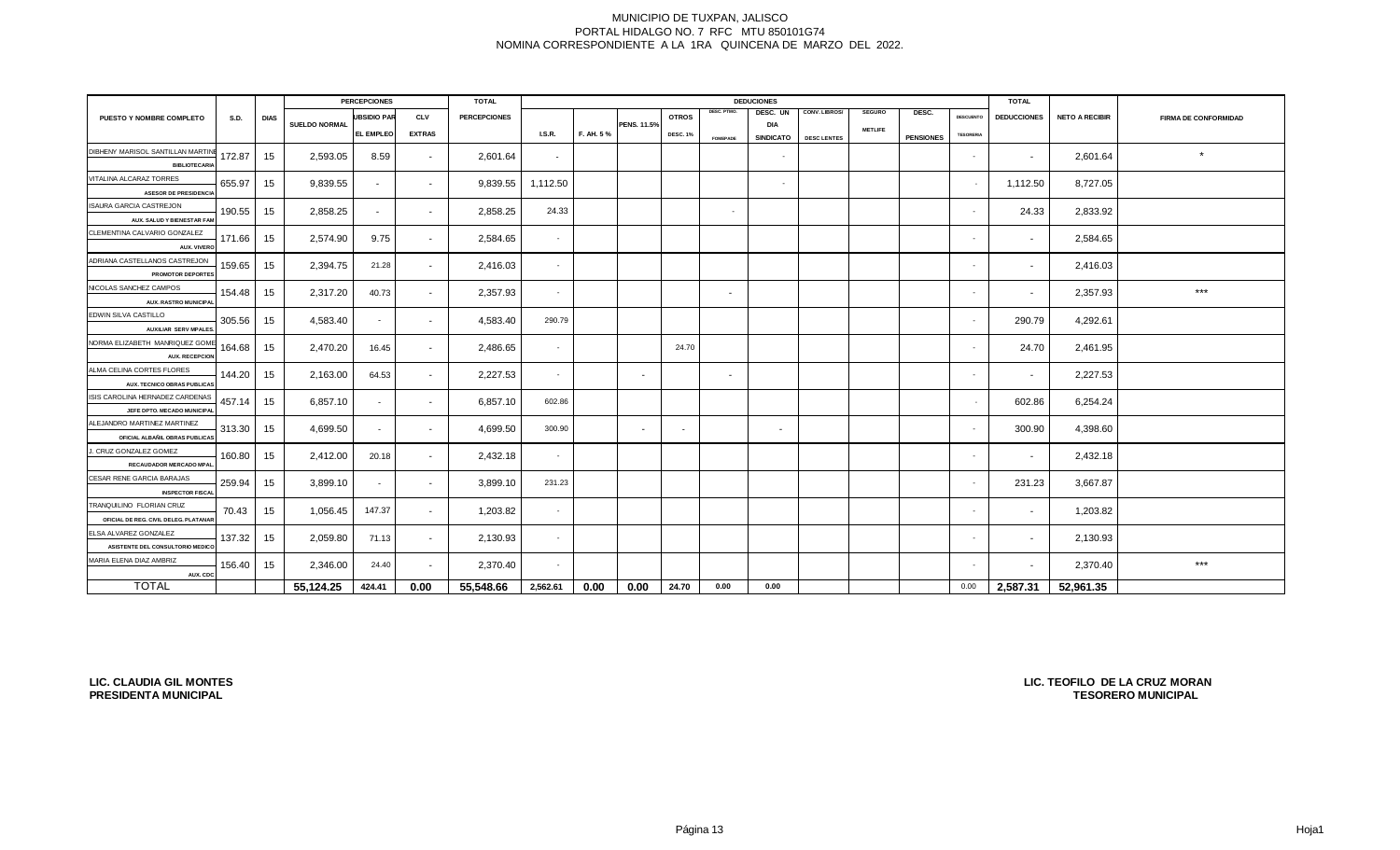|                                                                            |             |             |                      | <b>PERCEPCIONES</b><br><b>TOTAL</b><br><b>DEDUCIONES</b> |               |                     |                          |           |                    |                 | <b>TOTAL</b>    |                          |                    |                |                          |                  |                    |                       |                             |
|----------------------------------------------------------------------------|-------------|-------------|----------------------|----------------------------------------------------------|---------------|---------------------|--------------------------|-----------|--------------------|-----------------|-----------------|--------------------------|--------------------|----------------|--------------------------|------------------|--------------------|-----------------------|-----------------------------|
| PUESTO Y NOMBRE COMPLETO                                                   | <b>S.D.</b> | <b>DIAS</b> |                      | <b>UBSIDIO PAR</b>                                       | <b>CLV</b>    | <b>PERCEPCIONES</b> |                          |           |                    | <b>OTROS</b>    | DESC. PTMO.     | DESC. UN                 | CONV. LIBROS/      | <b>SEGURO</b>  | DESC.                    | <b>DESCUENTO</b> | <b>DEDUCCIONES</b> | <b>NETO A RECIBIR</b> | <b>FIRMA DE CONFORMIDAD</b> |
|                                                                            |             |             | <b>SUELDO NORMAL</b> | EL EMPLEO                                                | <b>EXTRAS</b> |                     | <b>I.S.R.</b>            | F. AH. 5% | <b>PENS. 11.5%</b> | <b>DESC. 2%</b> |                 | DIA<br><b>SINDICATO</b>  | <b>DESC LENTES</b> | <b>METLIFE</b> | <b>PENSIONES</b>         | <b>TESORERIA</b> |                    |                       |                             |
| HECTOR GERMAN VELARDE LLAMAS                                               |             |             |                      |                                                          |               |                     |                          |           |                    |                 | <b>FOMEPADE</b> |                          |                    |                |                          |                  |                    |                       |                             |
| AUX. DE DIRECCION JURIDICA                                                 | 655.97      | 15          | 9,839.55             | $\sim$                                                   | 983.96        | 10,823.51           | 1,112.50                 |           | 1,131.55           |                 |                 | $\sim$                   |                    |                |                          | $\sim$           | 2,244.05           | 8,579.46              | $\star$                     |
| CESAR GABRIEL VELARDE LLAMAS                                               |             |             |                      |                                                          |               |                     |                          |           |                    |                 |                 |                          |                    |                |                          |                  |                    |                       |                             |
| <b>AUX. APREMIOS</b>                                                       | 570.93      | 15          | 8,563.95             | $\sim$                                                   | $\sim$        | 8,563.95            | 894.53                   | 513.84    | 984.85             | 85.64           |                 | $\sim$                   |                    |                |                          | $\sim$           | 2,478.86           | 6,085.09              |                             |
| IGNACIO MELCHOR ALCARAZ<br>AUX. VIVERO                                     | 206.00      | 15          | 3,090.00             | $\sim$                                                   | $\sim$        | 3,090.00            | 60.72                    |           |                    |                 |                 | $\sim$                   |                    |                |                          | $\sim$           | 60.72              | 3,029.28              |                             |
| EUSTOLIO SANCHEZ CARDENAS<br><b>JARDINERO</b>                              | 123.60      | 15          | 1,854.00             | 84.31                                                    | $\sim$        | 1,938.31            | $\sim$                   |           |                    |                 |                 | $\sim$                   |                    |                |                          | $\sim$           | $\sim$             | 1,938.31              | $\star$                     |
| RAMIRO ORTIZ ROSALES<br><b>VELADOR</b>                                     | 169.95      | 15          | 2,549.25             | 11.39                                                    | $\sim$        | 2,560.64            | $\overline{\phantom{a}}$ |           |                    |                 |                 | $\sim$                   |                    |                |                          | $\sim$           |                    | 2,560.64              |                             |
| ANTONIO MEZA MARTINEZ<br>AUX. CASA DE LA CULTURA                           | 153.47      | 15          | 2,302.05             | 41.70                                                    | $\sim$        | 2,343.75            | $\overline{\phantom{a}}$ |           |                    |                 |                 | $\sim$                   |                    |                |                          | $\sim$           | $\sim$             | 2,343.75              |                             |
| ANDRIK ROBERTO RUIZ ROLON<br><b>INSPECTOR DE SERVICIOS PUBLICOS MPALES</b> | 308.97      | 15          | 4,634.55             | $\sim$                                                   | $\sim$        | 4,634.55            | 295.24                   |           |                    |                 | $\sim$          | $\sim$                   | $\sim$             |                |                          | $\sim$           | 295.24             | 4,339.31              |                             |
| LEONARDO ADONAY GUERRERO PUEN<br>ORGANO DE CONTROL INTERNO                 | 308.97      | 15          | 4,634.55             | $\sim$                                                   | $\sim$        | 4,634.55            | 295.24                   |           |                    |                 |                 | $\sim$                   |                    |                |                          |                  | 295.24             | 4,339.31              |                             |
| FRANCISCO JAVIER HERNANDEZ VAZQU<br><b>INSPECTOR DE LIMPIEZA</b>           | 164.80      | 15          | 2,472.00             | 16.34                                                    | $\sim$        | 2,488.34            | $\sim$                   |           |                    |                 | $\sim$          | $\sim$                   |                    |                |                          | $\sim$           | $\sim$             | 2,488.34              |                             |
| <b>IGNACIO ISABELES GOMEZ</b><br>AUX. COM. SOCIAL                          | 200.85      | 15          | 3,012.75             | $\sim$                                                   | $\sim$        | 3,012.75            | 37.78                    |           |                    |                 |                 | $\sim$                   |                    |                |                          | $\sim$           | 37.78              | 2,974.97              |                             |
| <b>ELVA CRISTINA VARGAS MARTINEZ</b><br><b>SECRETARIA PARTICULAR</b>       | 231.72      | 15          | 3,475.80             | $\sim$                                                   | 3,280.00      | 6,755.80            | 94.30                    |           |                    | 34.76           |                 | $\sim$                   |                    |                |                          | $\sim$           | 129.06             | 6,626.74              |                             |
| MIGUEL ANGEL MEJIA MANRIQUEZ<br>AUX. CASA DE LA CULTURA                    | 270.33      | 15          | 4,054.95             | $\sim$                                                   | $\sim$        | 4,054.95            | 244.79                   |           |                    |                 |                 | $\sim$                   |                    |                |                          | $\sim$           | 244.79             | 3,810.16              |                             |
| ANA ELSA LIZARDI FLORES<br><b>AUX. PLANEACION</b>                          | 156.91      | 15          | 2,353.65             | 23.91                                                    | $\sim$        | 2,377.56            | $\overline{\phantom{a}}$ |           |                    | 23.54           |                 | $\sim$                   |                    |                |                          | <b>.</b>         | 23.54              | 2,354.02              |                             |
| NADIA LIZBETH FIGUEROA TORRES<br><b>SECRETARIA CEMENTERIOS</b>             | 110.07      | - 15        | 1,651.05             | 109.21                                                   | $\sim$        | 1,760.26            | $\overline{\phantom{a}}$ |           |                    |                 |                 | $\sim$                   |                    |                |                          | $\sim$           | $\sim$             | 1,760.26              |                             |
| MARIA XOCHITL BOJADO VENEGAS<br><b>ASISTENTE JURIDICO</b>                  | 193.10      | 15          | 2,896.50             | $\sim$                                                   | $\sim$        | 2,896.50            | 27.66                    |           |                    | 28.97           |                 | $\sim$                   |                    |                |                          | $\sim$           | 56.63              | 2,839.88              |                             |
|                                                                            |             |             | 57,384.60            | 286.86                                                   | 4,263.96      | 61,935.42           | 3,062.76                 |           | 513.84 2,116.40    | 172.90          | $\sim$          | $\overline{\phantom{a}}$ | $\sim$             |                | $\overline{\phantom{a}}$ |                  | 5,865.90           | 56,069.52             |                             |

| 547,515.87 | 2,779.92 | 16,566.34 | 566,862.13 | 28,803.70 | 7,209.68 | 14,950.09 | 1,758.57 | . . | $\sim$             | 593.73   | 12,632.49 | 65,948.26     | 500,913.87 |  |
|------------|----------|-----------|------------|-----------|----------|-----------|----------|-----|--------------------|----------|-----------|---------------|------------|--|
|            |          |           |            |           |          |           | 1%       |     |                    | 6%       |           | UN DIA        |            |  |
|            |          |           |            |           |          | Martha    | 776.97   |     | <b>JOSE MANUEL</b> | 4.248.59 |           |               |            |  |
|            |          |           |            |           |          | ROXAN/    | 807.05   |     | <b>BRENDA</b>      | 2.961.08 |           | <b>PATY</b>   |            |  |
|            |          |           |            |           |          |           |          |     |                    | 7,209.68 |           | <b>MARTHA</b> | $\sim$     |  |

NVO. SIND 239.97

**LIC. CLAUDIA GIL MONTES PRESIDENTA MUNICIPAL**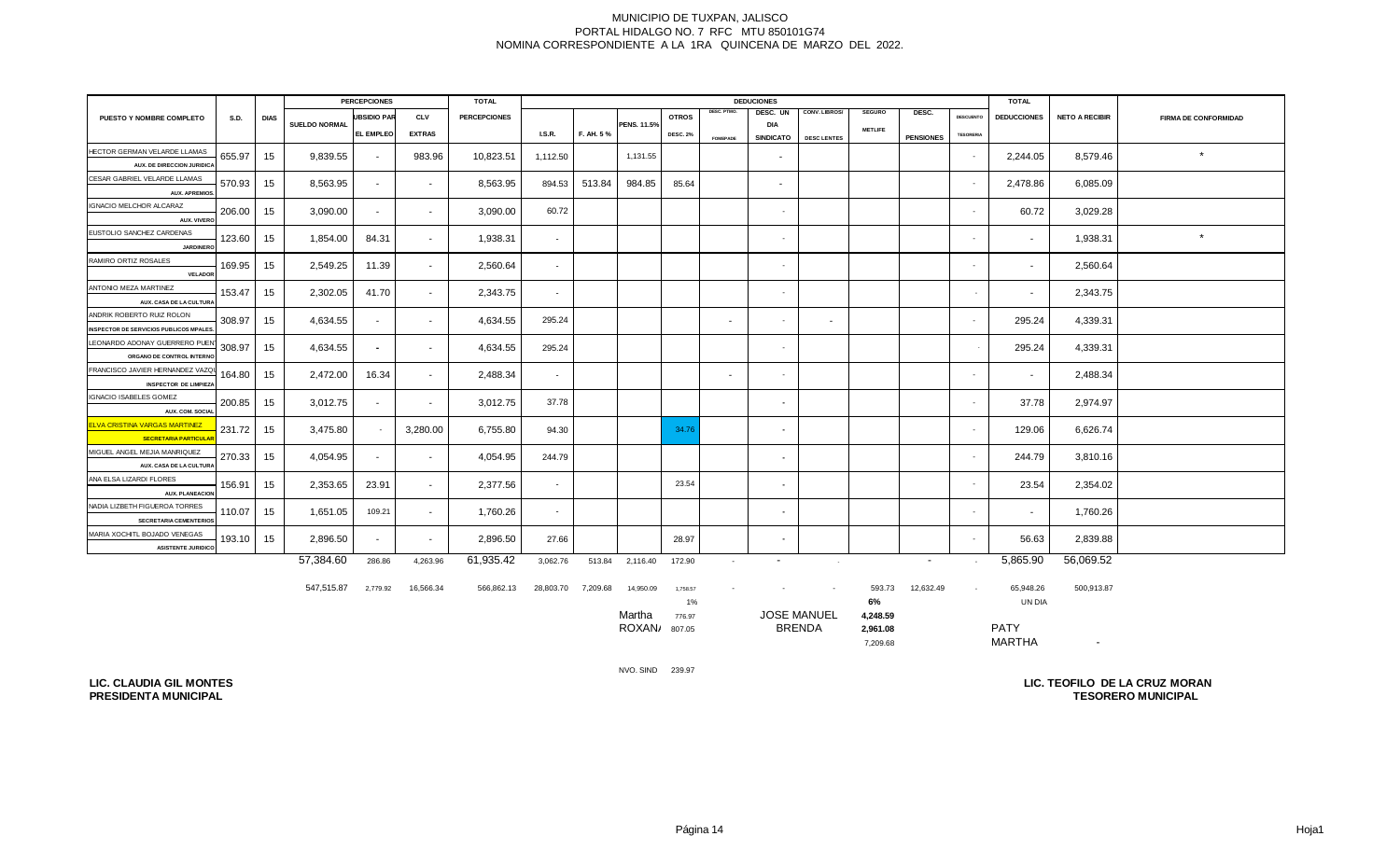|                                                                      | <b>PERCEPCIONES</b> |             |                      |                          | <b>TOTAL</b>             |                     |               |                          |                          | <b>DEDUCIONES</b> | <b>TOTAL</b>    |                          |                          |                          |                          |                  |                          |                       |                             |
|----------------------------------------------------------------------|---------------------|-------------|----------------------|--------------------------|--------------------------|---------------------|---------------|--------------------------|--------------------------|-------------------|-----------------|--------------------------|--------------------------|--------------------------|--------------------------|------------------|--------------------------|-----------------------|-----------------------------|
| PUESTO Y NOMBRE COMPLETO                                             | <b>S.D.</b>         | <b>DIAS</b> |                      | <b>UBSIDIO PAR</b>       | <b>CLV</b>               | <b>PERCEPCIONES</b> |               |                          |                          | <b>OTROS</b>      | DESC. PTMO.     | DESC. UN                 | CONV. LIBROS/            | <b>SEGURO</b>            | DESC.                    | DESCUENTO        | <b>DEDUCCIONES</b>       | <b>NETO A RECIBIR</b> | <b>FIRMA DE CONFORMIDAD</b> |
|                                                                      |                     |             | <b>SUELDO NORMAL</b> | EL EMPLEO                | <b>EXTRAS</b>            |                     | <b>I.S.R.</b> | F. AH. 5%                | PENS. 11.5%              | <b>DESC. 2%</b>   | <b>FOMEPADE</b> | DIA<br><b>SINDICATO</b>  | <b>DESC LENTES</b>       | <b>METLIFE</b>           | <b>PENSIONES</b>         | <b>TESORERIA</b> |                          |                       |                             |
| ALONSO PULIDO DIAZ<br>JEFE PROMOCION ECONOMIC.                       | 457.14              | 15          | 6,857.10             | $\overline{\phantom{a}}$ | $\sim$                   | 6,857.10            | 602.86        |                          |                          |                   |                 | $\sim$                   |                          |                          |                          | $\sim$           | 602.86                   | 6,254.24              |                             |
| EVERARDO SANTANA AGUILAR<br><b>ASESOR DE PRESIDENCIA</b>             | 457.14              | 15          | 6,857.10             | $\sim$                   | $\overline{\phantom{a}}$ | 6,857.10            | 602.86        |                          |                          |                   |                 | $\sim$                   |                          |                          |                          |                  | 602.86                   | 6,254.24              |                             |
| VICENTE MORAN CHAVEZ<br><b>VELADOR RASTRO MUNICIPAL</b>              | 172.87              | 15          | 2,593.05             | 8.59                     | $\sim$                   | 2,601.64            | $\sim$        | $\sim$                   | $\overline{a}$           | $\sim$            |                 | $\sim$                   |                          |                          | $\overline{\phantom{a}}$ | $\sim$           | $\sim$                   | 2,601.64              | $\star$                     |
| MARIO ORLANDO TRUJILLO HERNANDI                                      | 457.14              | 15          | 6,857.10             | $\sim$                   | $\sim$                   | 6,857.10            | 602.86        | $\sim$                   | $\overline{\phantom{a}}$ | $\sim$            |                 | $\sim$                   |                          |                          | $\overline{\phantom{a}}$ | $\sim$           | 602.86                   | 6,254.24              |                             |
| JEFE DE ENLACE CIUDADANO<br>ROBERTO RAMON GONZALEZ MURGUI            | 375.95              | 15          | 5,639.25             | $\sim$                   | 563.93                   | 6,203.18            | 421.27        | $\blacksquare$           |                          |                   |                 | $\sim$                   |                          |                          |                          | $\sim$           | 421.27                   | 5,781.91              | $\star$                     |
| <b>OPERADOR</b><br>KARLA YESENIA GALVAN AGUILAR                      | 190.55              | 15          | 2,858.25             | $\sim$                   | $\sim$                   | 2,858.25            | 24.33         | $\sim$                   | $\blacksquare$           | $\sim$            |                 | $\sim$                   |                          |                          | $\overline{\phantom{a}}$ | $\sim$           | 24.33                    | 2,833.92              |                             |
| SECRETARIA INTEGRACION DELEG<br>YESICA ADILENE MEIIA MORFIN          | 457.14              | 15          | 6,857.10             | $\sim$                   | $\sim$                   | 6,857.10            | 602.86        | $\overline{\phantom{a}}$ | $\overline{\phantom{a}}$ | $\sim$            |                 | $\sim$                   |                          |                          | $\overline{\phantom{a}}$ | $\sim$           | 602.86                   | 6,254.24              |                             |
| JEFE DE INGRESOS Y SERVICIOS COACTIVOS                               |                     |             |                      |                          |                          |                     |               |                          |                          |                   |                 |                          |                          |                          |                          |                  |                          |                       |                             |
| ALDO SAMAEL MACHUCA VAZQUEZ<br><b>AUX. BINESTAR SOCIA</b>            | 153.47              | 15          | 2,302.05             | 41.70                    | $\sim$                   | 2,343.75            | $\sim$        | $\overline{\phantom{a}}$ |                          |                   |                 | $\sim$                   |                          |                          |                          | $\sim$           | $\overline{\phantom{a}}$ | 2,343.75              | $\star\star\star$           |
| MA. MERCEDES GONZALEZ VAZQUEZ<br>ENCARGADA DE EQ. DE BOMBEO          | 170.70              | 15          | 2,560.50             | 10.67                    |                          | 2,571.17            |               |                          |                          |                   |                 |                          |                          |                          |                          |                  |                          | 2,571.17              |                             |
| ERNESTO RAMIREZ CHOCOTECO<br><b>CHOFER PARQUES Y JARDINES</b>        | 233.81              | 15          | 3,507.15             |                          | $\sim$                   | 3,507.15            | 97.03         |                          |                          |                   |                 |                          |                          |                          |                          |                  | 97.03                    | 3,410.12              |                             |
| KARLA AZUCENA RADILLA CHOCOTEC<br>JEFE DE APREMIOS                   | 457.14              | 15          | 6,857.10             |                          |                          | 6,857.10            | 602.86        |                          |                          |                   |                 |                          |                          |                          |                          |                  | 602.86                   | 6,254.24              |                             |
| LIZBETH NAYELI MORAN FABIAN<br><b>AUX. COM SOCIAL</b>                | 200.85              | 15          | 3,012.75             |                          |                          | 3,012.75            | 37.78         |                          |                          |                   |                 |                          |                          |                          |                          |                  | 37.78                    | 2,974.97              |                             |
| BENJAMIN CORTES LUIS JUAN                                            | 200.85              | 15          | 3,012.75             |                          |                          | 3,012.75            | 37.78         |                          |                          |                   |                 |                          |                          |                          |                          |                  | 37.78                    | 2,974.97              |                             |
| <b>AUX. COM SOCIAL</b><br>JUAN CARLOS MARTINEZ MARTINEZ              | 184.63              | 15          | 2,769.45             |                          |                          | 2,769.45            | 16.60         |                          |                          |                   |                 |                          |                          |                          |                          |                  | 16.60                    | 2,752.85              |                             |
| AUX. CASA DE LA CULTURA (MURALISTA<br>MARIA ANTONIETA MENDOZA GUZMAN | 172.87              | 15          | 2,593.05             | 8.59                     |                          | 2,601.64            |               |                          |                          |                   |                 |                          |                          |                          |                          |                  | $\overline{\phantom{a}}$ | 2,601.64              | $\star$                     |
| AUX. CDC CAMICHINES<br>JOSE DE JESUS GONZALEZ MURGUIA                | 200.85              | 15          | 3,012.75             |                          |                          | 3,012.75            | 37.78         |                          |                          |                   |                 |                          |                          |                          |                          |                  | 37.78                    | 2,974.97              |                             |
| <b>AUX. COM SOCIAL</b><br>MARIA GUADALUPE RAMIREZ UREÑA              | 139.03              | 15          | 2,085.45             | 69.49                    |                          | 2,154.94            |               |                          |                          |                   |                 |                          |                          |                          |                          |                  |                          | 2,154.94              |                             |
| <b>AUX. INTENDENTE</b>                                               |                     |             |                      |                          |                          |                     |               |                          |                          |                   |                 |                          |                          |                          |                          |                  |                          |                       |                             |
| HECTOR CAMPOS GONZALEZ<br><b>AUXILIAR EDUCACION</b>                  | 218.06              | 15          | 3,270.90             | $\sim$                   | $\sim$                   | 3,270.90            | 76.47         |                          | 376.15                   | 32.71             |                 | $\sim$                   |                          |                          | 1,527.00                 | $\sim$           | 2,012.33                 | 1,258.57              |                             |
| JOSE LUIS HERNANDEZ BUENO<br><b>AUXILIAR EDUCACION</b>               | 218.06              | 15          | 3,270.90             | $\sim$                   | $\blacksquare$           | 3,270.90            | 76.47         |                          | 376.15                   | 32.71             |                 |                          |                          |                          | 1,309.00                 | $\sim$           | 1,794.33                 | 1,476.57              |                             |
|                                                                      |                     |             | 76,773.75            | 139.04                   | 563.93                   | 77,476.72           | 3,839.81      | $\sim$                   | 752.31                   | 65.42             | $\blacksquare$  | $\overline{\phantom{a}}$ | $\overline{\phantom{a}}$ | $\overline{\phantom{a}}$ | 2,836.00                 | $\sim$           | 7,493.54                 | 69,983.18             |                             |
| <b>TOTAL</b>                                                         |                     |             | 624,289.62           | 2,918.96                 | 17,130.27                | 644,338.85          | 32,643.51     | 7,209.68                 | 15,702.40                | 1,823.99          |                 |                          |                          | 593.73                   | 15,468.49                | $\sim$           | 73,441.79                | 570,897.05            |                             |

LIC. CLAUDIA GIL MONTES

LIC. TEOFILO DE LA CRUZ MORAN